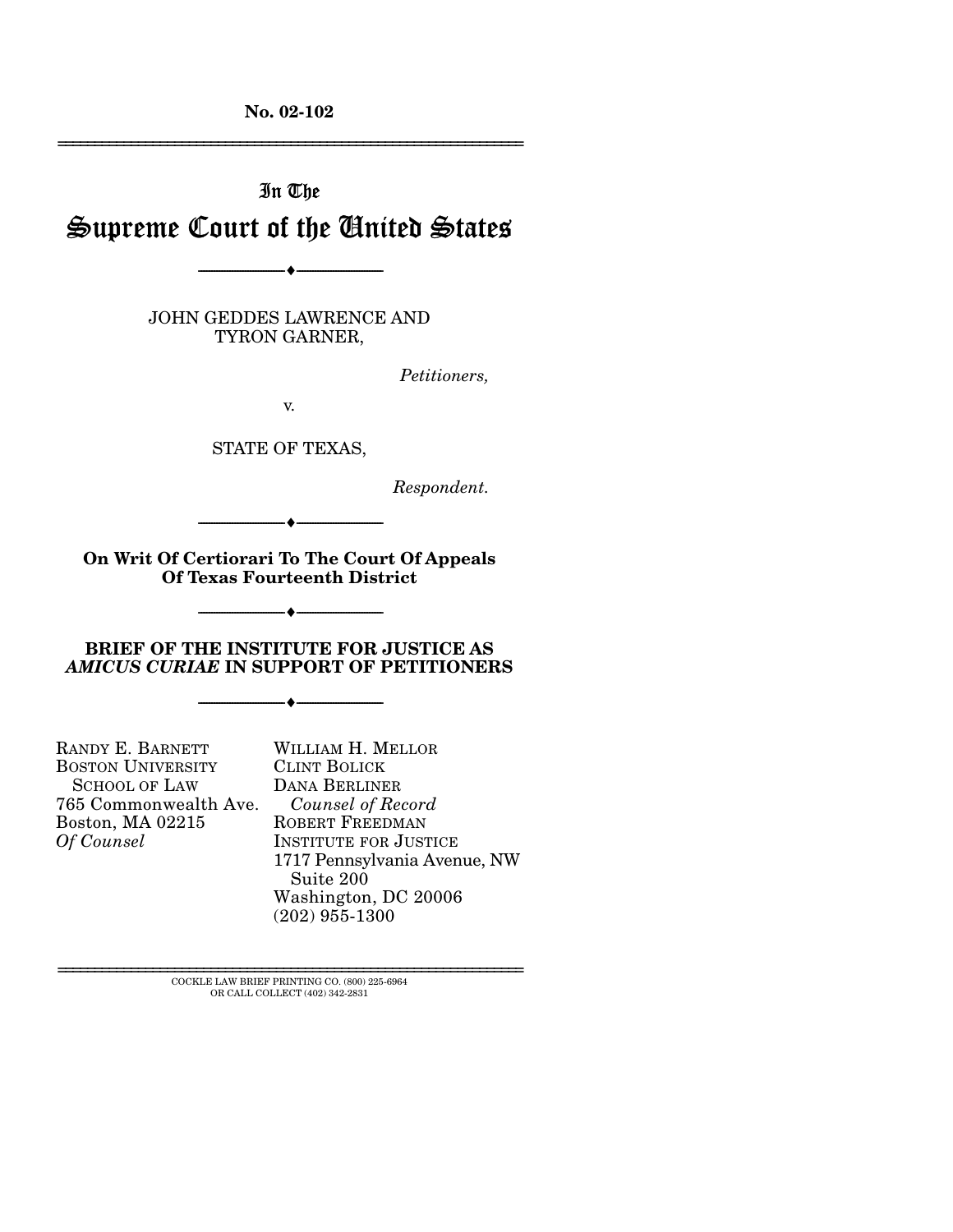# TABLE OF CONTENTS

# Page

|                |                                                                                                                                                                  | iii          |  |
|----------------|------------------------------------------------------------------------------------------------------------------------------------------------------------------|--------------|--|
|                |                                                                                                                                                                  |              |  |
|                | SUMMARY OF THE ARGUMENT                                                                                                                                          | $\mathbf{1}$ |  |
|                |                                                                                                                                                                  | 3            |  |
| I.             | REGULATION OF CONSENSUAL,<br>NON-<br>COMMERCIAL, NONPUBLIC,<br>NON-<br>HARMFUL CONDUCT EXCEEDS<br><b>THE</b><br>POWER OF GOVERNMENT IN<br><b>THIS</b>            | 3            |  |
| А.             | This Court Should Ask Whether the State's<br>Power Extends This Far, Not<br>Police<br>Whether the Defendants Have a "Right" to<br>Engage in the Conduct at Issue | 3            |  |
| $\mathbf{B}$ . | In Our Political and Constitutional Tra-<br>dition, Government Power Is Limited<br>While the Number of Private Liberties Is                                      | 6            |  |
| $C_{\cdot}$    | Prevention of Harm Is the Prime Justifi-<br>cation for Invoking the State's Ability to                                                                           | 12           |  |
| D.             | The Police Power Does Not Extend to the<br>Promotion of Private Morality                                                                                         | 14           |  |
|                | Traditionally, the police power allows<br>1.<br>regulation only of <i>public</i> morality                                                                        | 14           |  |
|                | In practice, government rarely at-<br>2.<br>tempts to legislate private morality                                                                                 | 16           |  |
| Е.             | A Free Society Cannot Allow a State to<br>Forbid Private Behavior Based Solely on<br>a Majority Opinion of Proper Moral Con-                                     |              |  |
|                | duct, Like the One at Issue in this Case                                                                                                                         | 19           |  |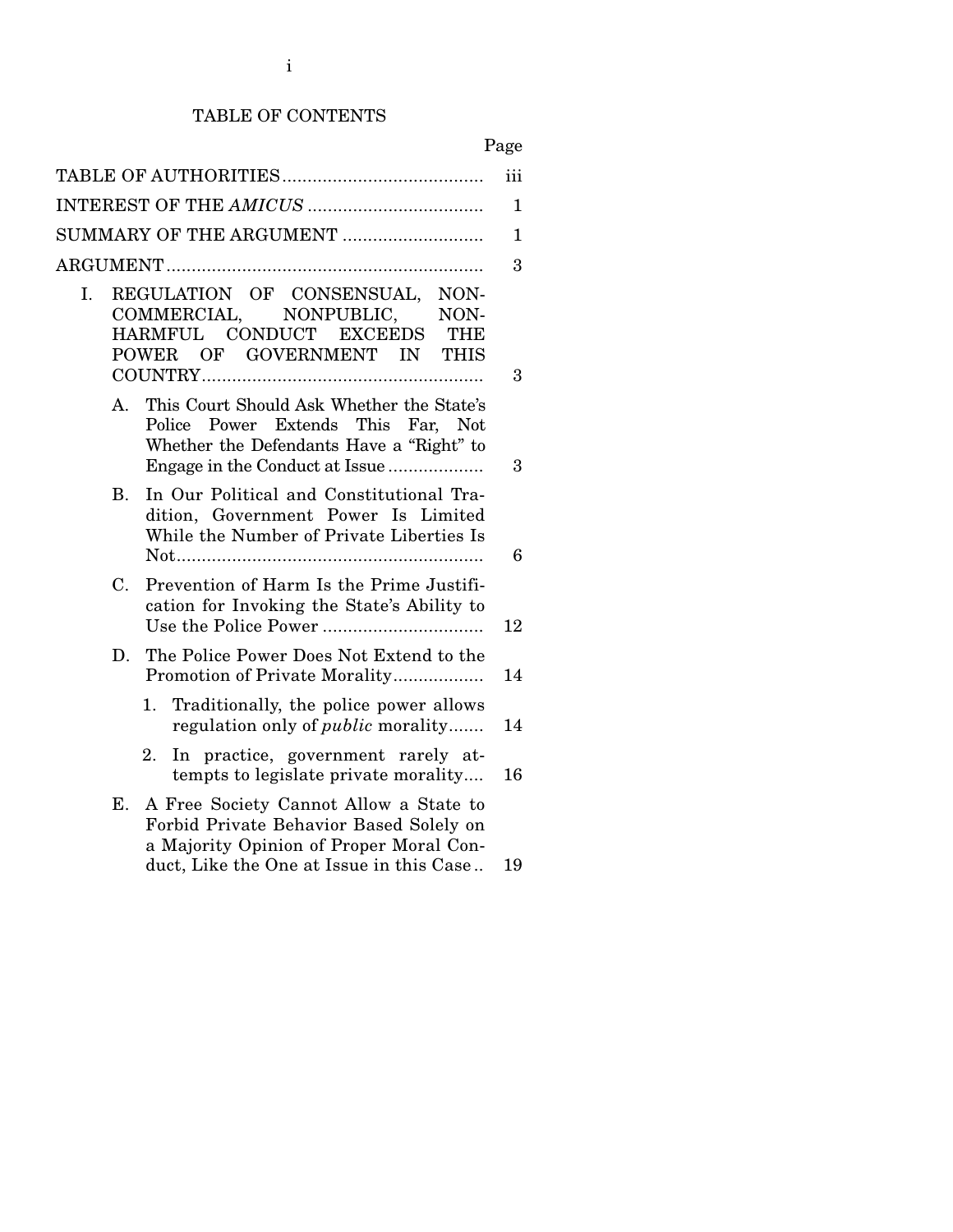# TABLE OF CONTENTS – Continued

|     |  |                                                                                          |  | Page |
|-----|--|------------------------------------------------------------------------------------------|--|------|
| TT. |  | TEXAS' STATUTE CANNOT SURVIVE                                                            |  | 23   |
|     |  | A. The Texas Statute Does Not Advance a<br>Legitimate Governmental Interest              |  | - 24 |
|     |  | B. It Is Impossible to Analyze Whether the<br>Texas Statute is Rationally Related to its |  |      |
|     |  |                                                                                          |  | 26   |
|     |  |                                                                                          |  |      |

ii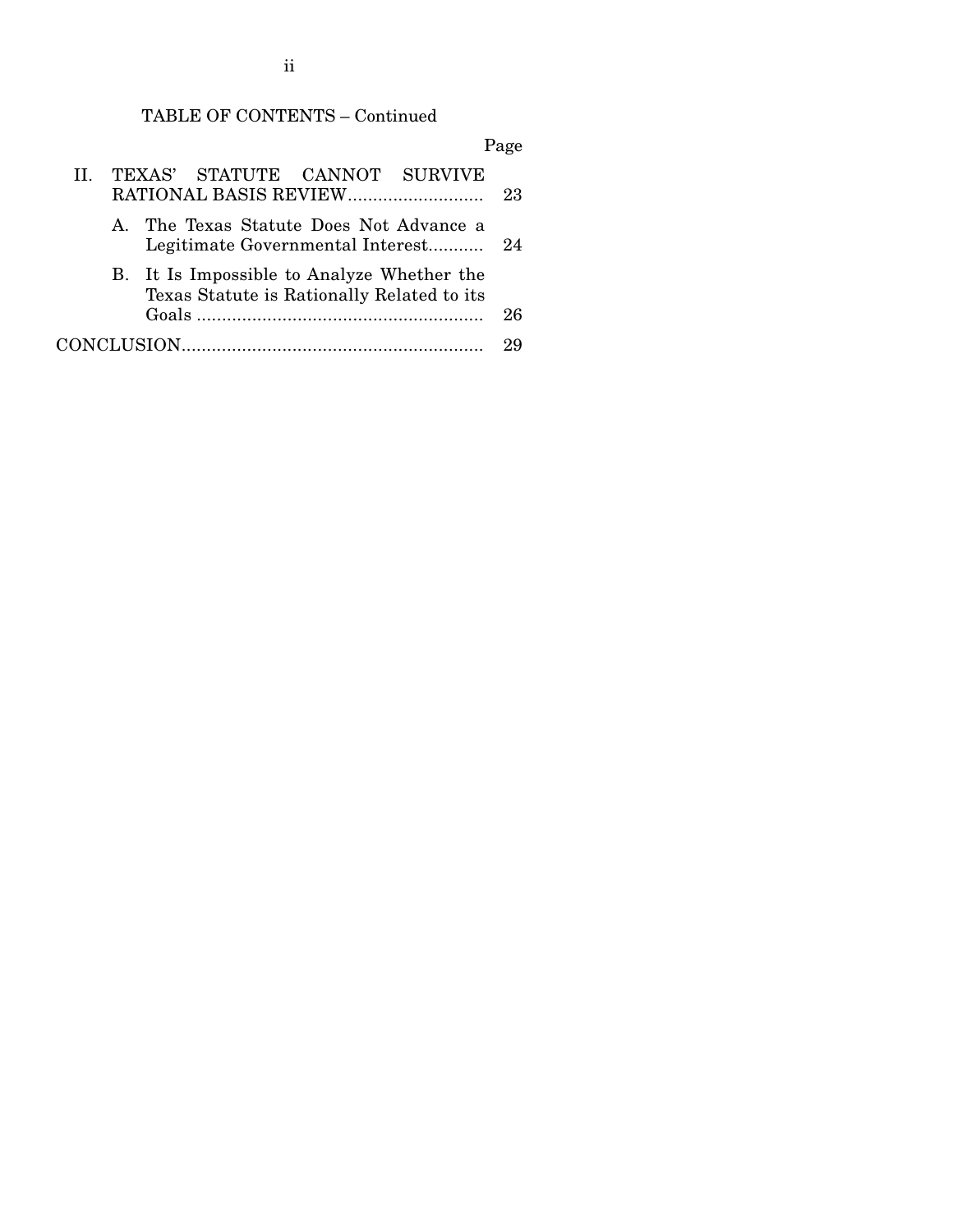# Page(s)

# CASES

| Bowers v. Hardwick, 478 U.S. 186 (1986) 5, 26, 27, 28 |  |
|-------------------------------------------------------|--|
| Carey v. Population Services Int'l, 431 U.S. 678      |  |
| City of Cleburne v. Cleburne Living Center, 473       |  |
| Department of Agriculture v. Moreno, 413 U.S. 528     |  |
| Eastern Enterprises v. Apfel, 524 U.S. 498 (1998) 24  |  |
| Griswold v. Connecticut, 381 U.S. 479 (1965) 4        |  |
| Hawaii Housing Authority v. Midkiff, 467 U.S. 229     |  |
|                                                       |  |
| Lawrence v. State of Texas, 41 S.W.3d 349 (Tex. Ct.   |  |
|                                                       |  |
|                                                       |  |
| Marshall v. Jerrico, 446 U.S. 238 (1980) 24           |  |
| Metropolitan Life Ins. Co. v. Ward, 470 U.S. 869      |  |
| Naim v. Naim, 87 S.E.2d 749 (1955), vacated on        |  |
|                                                       |  |
| Nashville, Chattanooga & St. Louis Ry. v. Walters,    |  |
| Olmstead v. United States, 277 U.S. 438 (1928) 3      |  |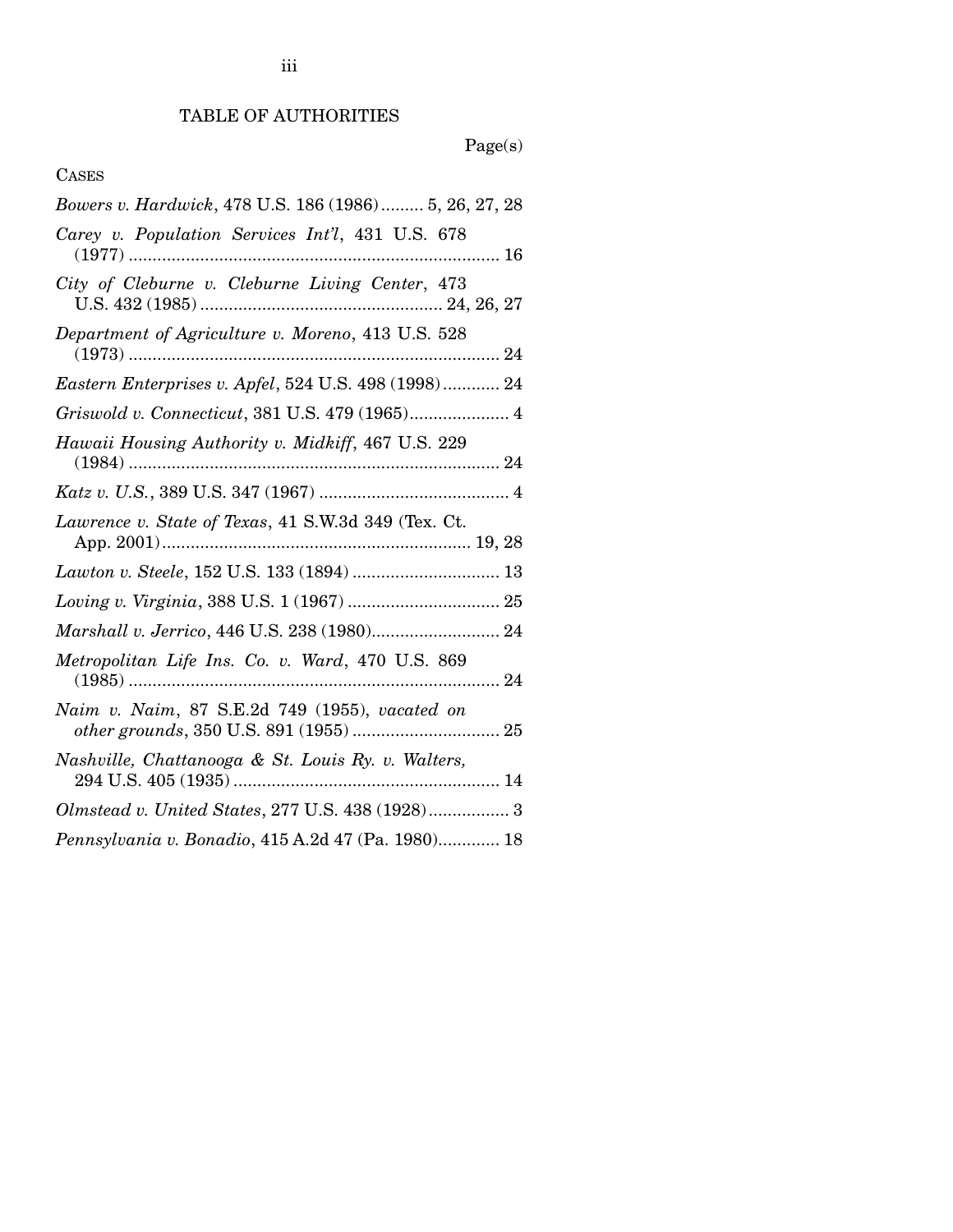# TABLE OF AUTHORITIES – Continued

| Page                                                  |  |
|-------------------------------------------------------|--|
| People v. Onofre, 415 N.E.2d 936 (N.Y. 1980) 14       |  |
| Roberts v. United States Jaycees, 468 U.S. 609        |  |
| Romer v. Evans, 517 U.S. 620 (1996)  15, 17, 26, 28   |  |
|                                                       |  |
| Schochet v. Maryland, 541 A.2d 183 (Md. 1988),        |  |
| <i>Stanley v. Georgia, 394 U.S. 557 (1969) 17, 25</i> |  |
| Washington v. Glucksberg, 521 U.S. 702 (1997)  5, 26  |  |
|                                                       |  |
|                                                       |  |

# BOOKS, ARTICLES & TREATISES

| Randy E. Barnett, Reconceiving the Ninth Amend-                                                                                                    |  |
|----------------------------------------------------------------------------------------------------------------------------------------------------|--|
| Isaiah Berlin, Four Essays on Liberty (Oxford                                                                                                      |  |
| Isaiah Berlin, J.S. Mill and the Ends of Life,                                                                                                     |  |
| Isaiah Berlin, The Proper Study of Mankind                                                                                                         |  |
| Thomas Cooley, A Treatise on the Constitutional<br>Limitations Which Rest Upon the Legislative<br>Power of the United States of the American Union |  |
|                                                                                                                                                    |  |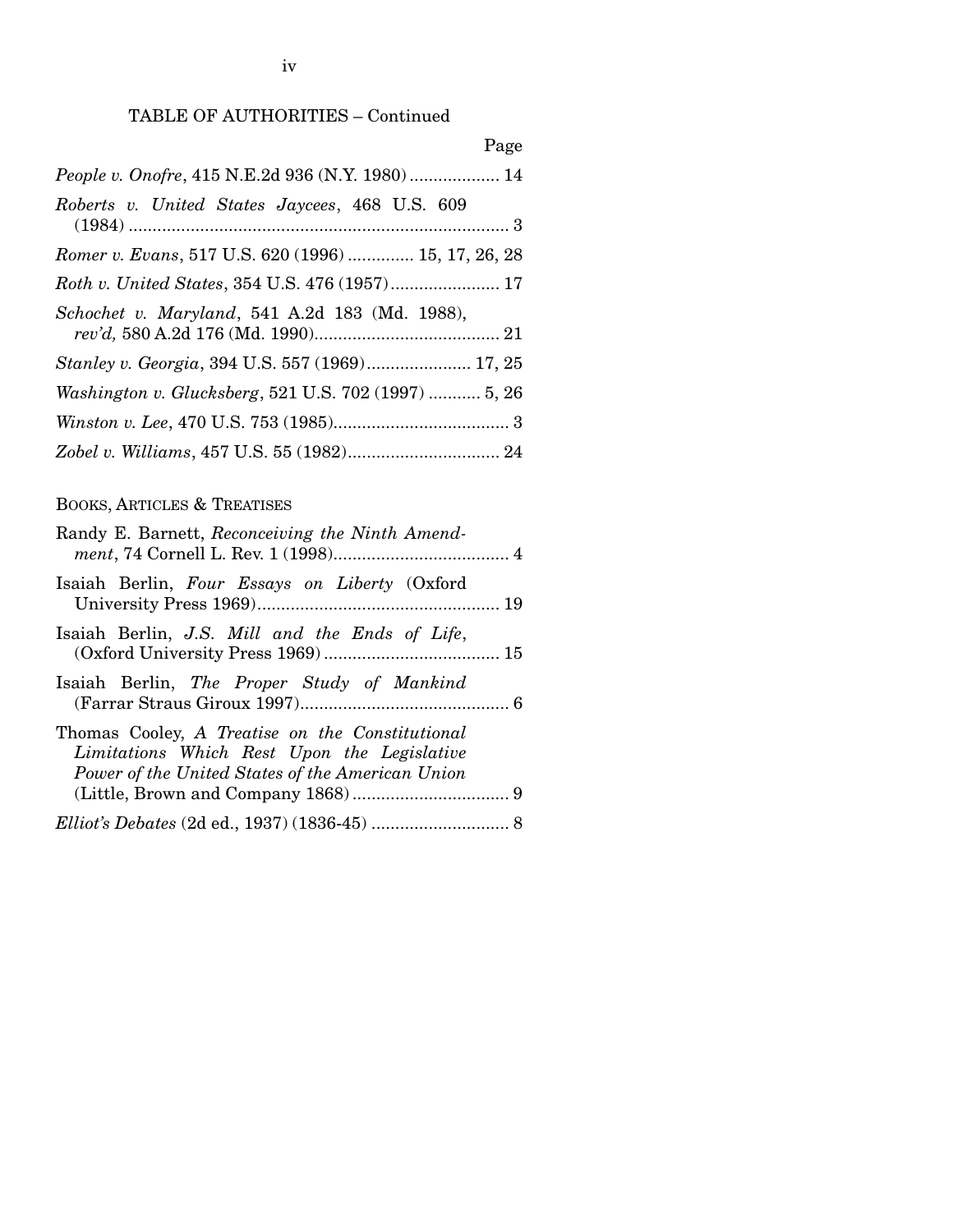# TABLE OF AUTHORITIES – Continued

|                                                                                                                                                           | Page |
|-----------------------------------------------------------------------------------------------------------------------------------------------------------|------|
| Desiderius Erasmus, The Education of a Christian<br><i>Prince</i> (Trans. Lester Born, Norton 1964) (1540) 20                                             |      |
| The Federalist No. 10 (Madison) (Clinton Rossiter                                                                                                         |      |
| The Federalist No. 78 (Hamilton) (Clinton Rossiter                                                                                                        |      |
| John Finnis, Law, Morality, and Sexual Orienta-<br>tion, 69 Notre Dame L. Rev. 1049 (1994)  16                                                            |      |
| Ernst Freund, The Police Power: Public Policy and                                                                                                         |      |
| H.L.A. Hart, Law, Liberty and Morality (Stanford                                                                                                          |      |
| Thomas Jefferson, Notes on the State of Virginia<br>(quoted in The Federalist No. 48 (Madison) (Clin-                                                     |      |
| John Locke, Two Treatises on Government (Hafner                                                                                                           |      |
| James Madison, "Discussion of Drafts and Propos-<br>als to the Constitution," 1 Cong. 1789 (quoted in<br>The Complete Bill of Rights (Neil Cogan ed., Ox- |      |
| J.S. Mill, Autobiography and Essay on Liberty<br>(Harvard University Press 1963) (1859) 12                                                                |      |
| J.S. Mill, On Social Freedom (Columbia University                                                                                                         |      |
| Mark Niles, Ninth Amendment Adjudication: An<br>Alternative to Substantive Due Process Analysis<br>of Personal Autonomy Rights, 48 UCLA L. Rev.           |      |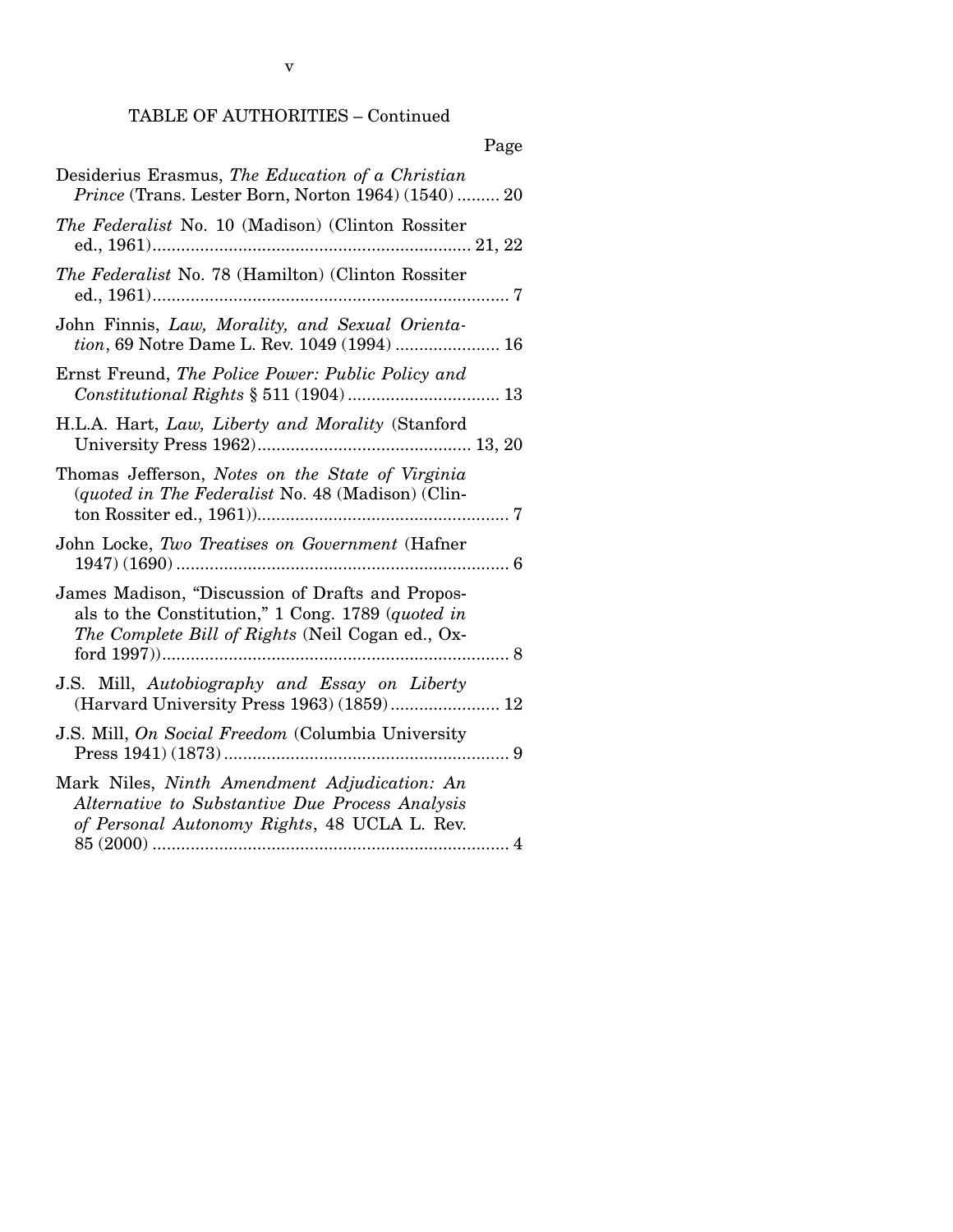TABLE OF AUTHORITIES – Continued

| Glen Reynolds & David Kopel, The Evolving Police<br>Power: Some Observations for a New Century, 27 |
|----------------------------------------------------------------------------------------------------|
| Adam Smith, Lectures on Jurisprudence (Oxford                                                      |
| Christopher Tiedeman, A Treatise on the Limita-<br>tions of the Police Power in the United States  |
| <b>CODES &amp; STATUTES</b>                                                                        |
|                                                                                                    |
|                                                                                                    |
|                                                                                                    |
|                                                                                                    |
|                                                                                                    |
|                                                                                                    |
|                                                                                                    |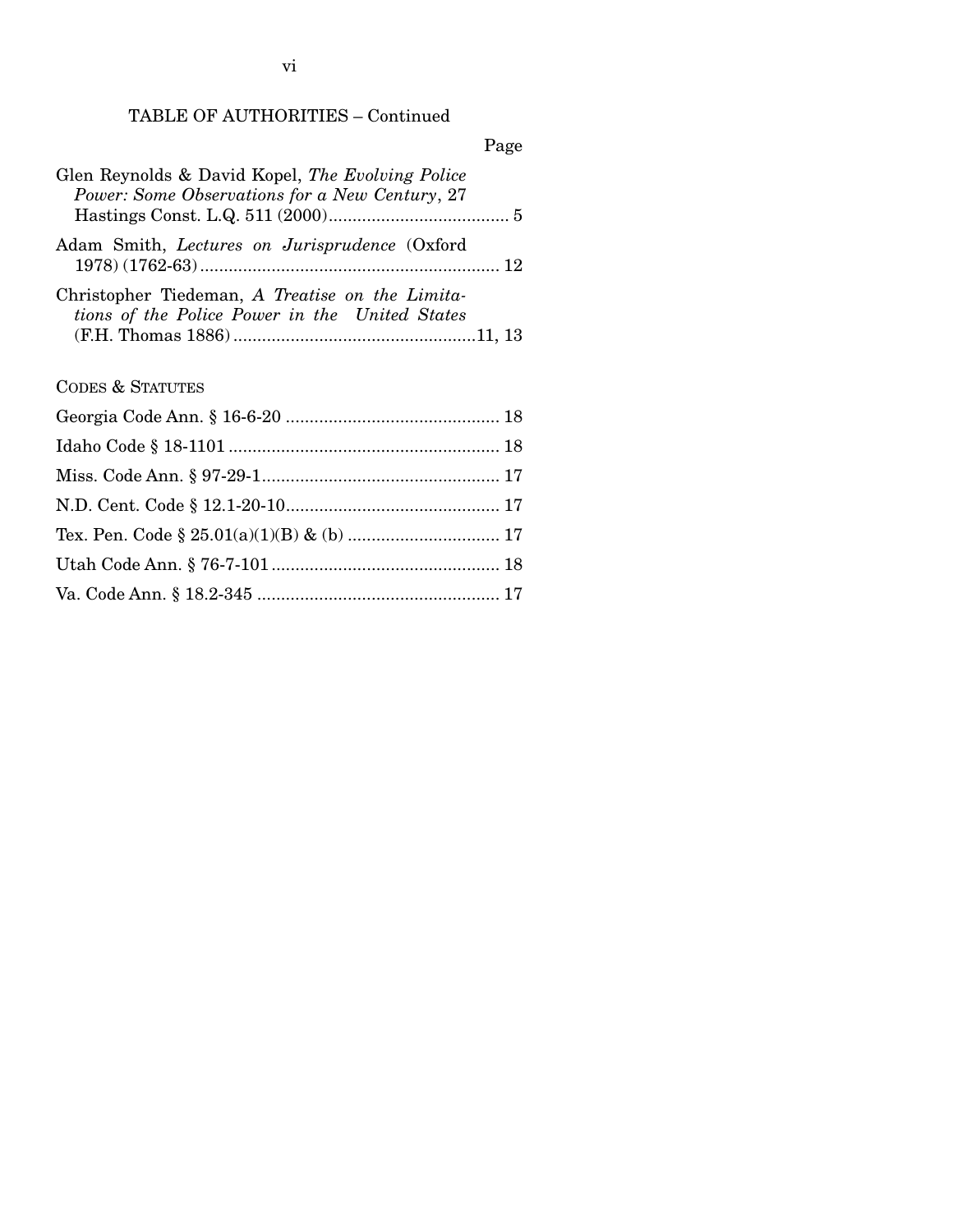### **INTEREST OF THE** *AMICUS*

 The Institute for Justice is a nonprofit, public interest law center committed to defending the essential foundations of a free society through securing greater protection for individual liberty and restoring constitutional limits on the power of government. The Institute is filing this brief in support of the petitioners. The parties in the case have consented to the filing of this *amicus* brief.<sup>1</sup>



#### **SUMMARY OF THE ARGUMENT**

 This case is about the proper scope of and limits on government power more than it is about homosexuality or homosexual conduct. Texas asserts that it may criminalize a noncommercial, nonpublic, non-harmful activity between consenting adults in the privacy of their home for the sole reason that it believes that activity immoral. This brief asserts that Texas' statute exceeds the police power.

 The petitioners and other *amici* will undoubtedly demonstrate that the lower court's decision should be reversed because the law in question is irrational, gives effect to private biases, and violates the right to privacy. This brief, however, addresses a different issue – the limits on government power. The brief urges this Court to ask not whether the defendants had the right to engage in their specific sexual activity but instead whether the

 $\frac{1}{2}$  Counsel for the parties in this case did not author this brief in whole or in part. No person or entity, other than *amicus curiae* Institute for Justice, its members, and its counsel made a monetary contribution to the preparation and submission of this brief.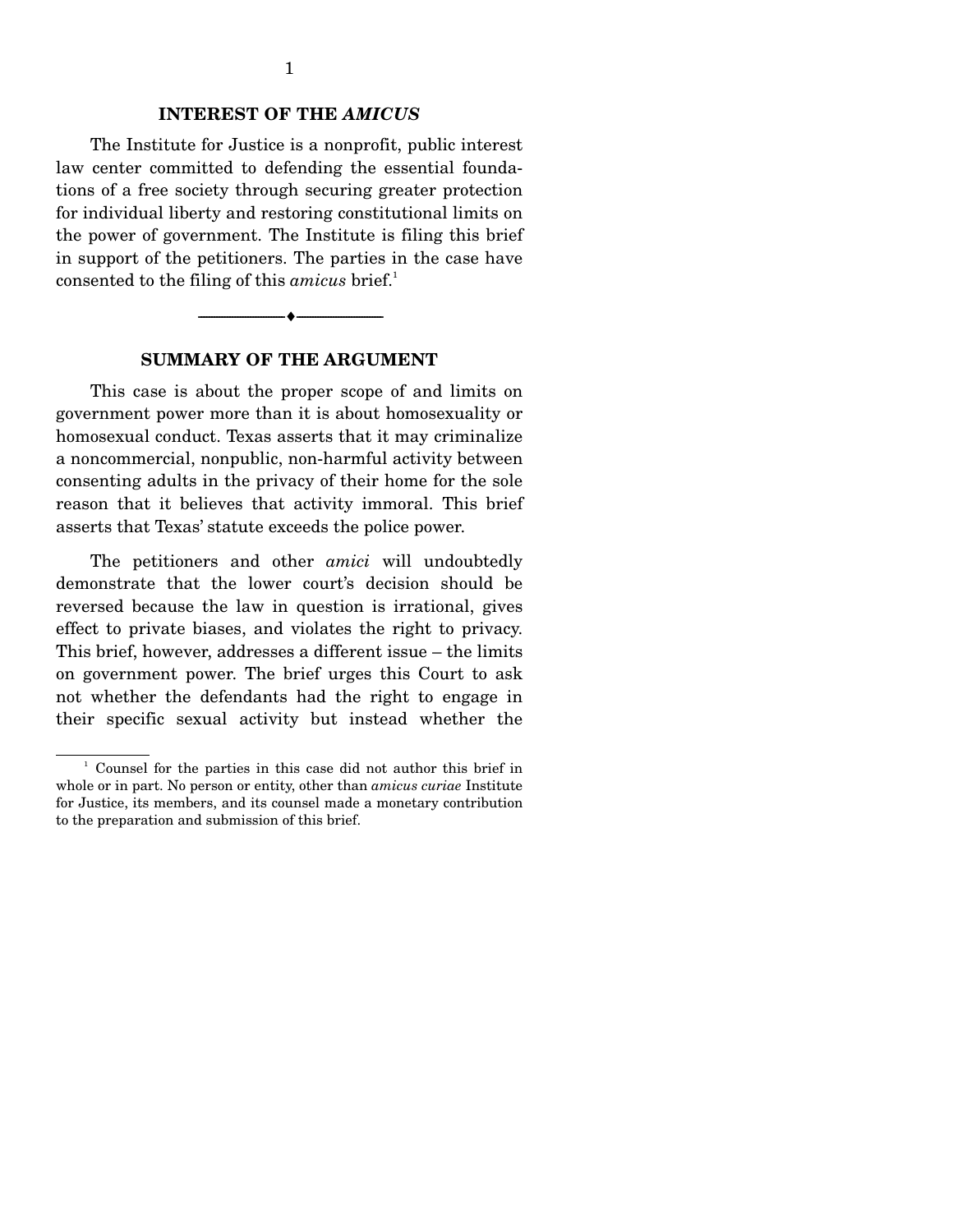government has the power to prohibit it. We suggest that even before analyzing state action under one of the constitutional amendments, the Court first ask whether the contested government action falls within the police power. This approach provides an alternative to substantive due process analysis and is consistent with the approach of both our Founders and the leading Western jurists whose ideas underlay our political system.

 The primary purpose of police power regulation is to protect individuals from harm. Even the government's purported interest in protecting public morality does not extend government power into the realm of private moral or immoral conduct. Indeed, legislative declarations demanding that people behave in certain ways in their private lives based on majority perceptions of what is moral destroy individual liberty.

 Finally, Texas' statute cannot survive rational basis review. Bearing in mind the limits on the police power, the statute has no legitimate government purpose. Nor is it possible to show, or even inquire how, the statute relates to a legitimate government interest. With only a stark assertion of a moral claim, there are no facts and no relationship for a court to examine. The statute fails both prongs of the rational basis test and thus violates equal protection guarantees.

--------------------------------- ♦ ---------------------------------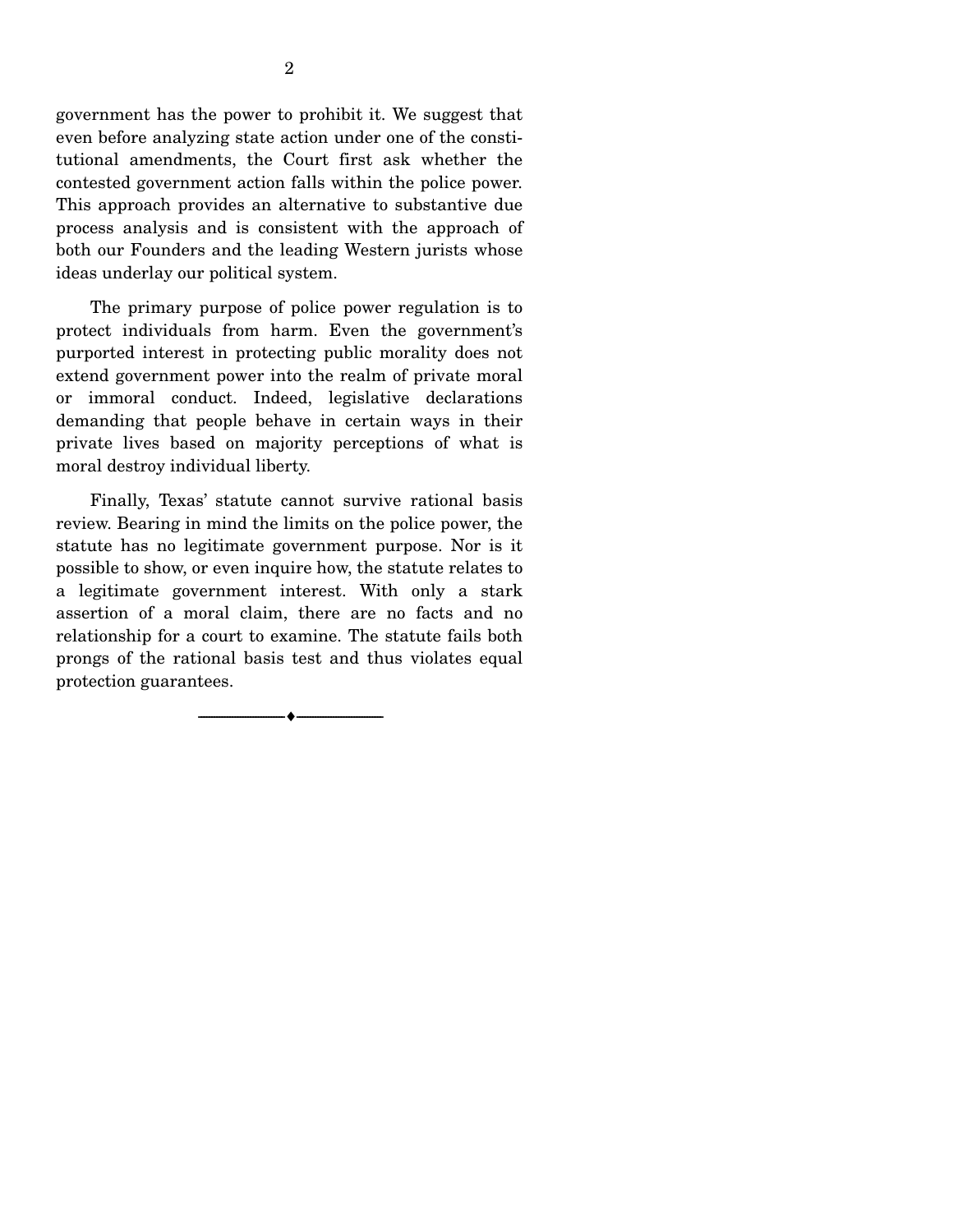#### **ARGUMENT**

# **I. REGULATION OF CONSENSUAL, NONCOM-MERCIAL, NONPUBLIC, NON-HARMFUL CONDUCT EXCEEDS THE POWER OF GOV-ERNMENT IN THIS COUNTRY.**

# **A. This Court Should Ask Whether the State's Police Power Extends This Far, Not Whether the Defendants Have a "Right" to Engage in the Conduct at Issue.**

 This Court's decisions have long recognized that there is a private sphere beyond which no state may intrude.

The makers of our Constitution undertook to secure conditions favorable to the pursuit of happiness. They recognized the significance of man's spiritual nature, of his feelings and of his intellect. They knew that only a part of the pain, pleasure and satisfactions of life are to be found in material things. They sought to protect Americans in their beliefs, their thoughts, their emotions and their sensations. They conferred, as against the Government, the right to be let alone – the most comprehensive of rights and the right most valued by civilized man.

*Olmstead v. United States*, 277 U.S. 438, 478 (1928) (Brandeis, J., dissenting) (quoted in, *e.g.*, *Winston v. Lee*, 470 U.S. 753, 758 (1985)).

 Although it has recognized that there must be a realm of individual autonomy beyond state power, this Court has struggled to find a proper method and textual basis for defining that sphere. At different times, the Court has treated a person's interest in conducting his or her own affairs as aspects of the First Amendment, Fourth Amendment, and Fourteenth Amendment. *See, e.g.*,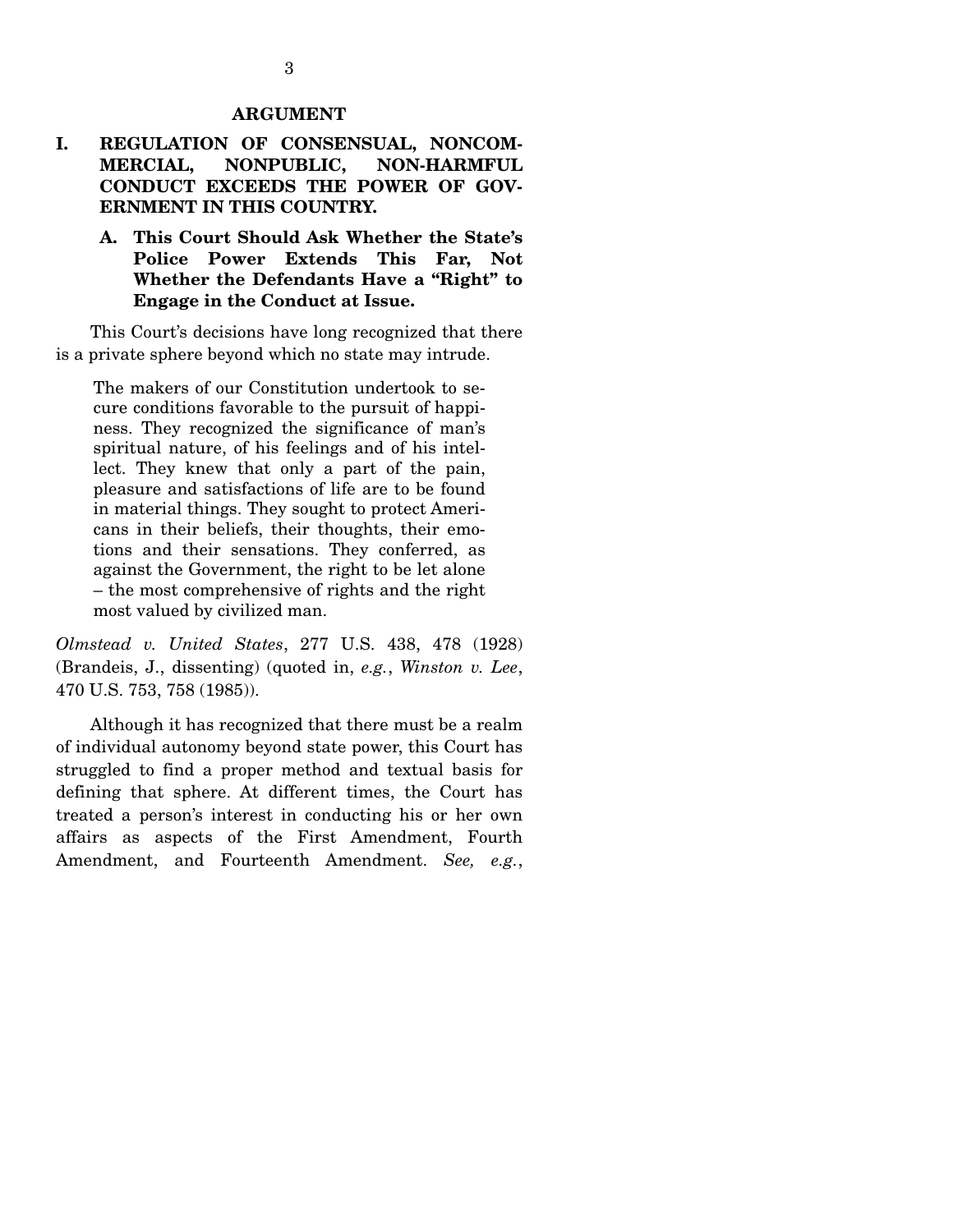*Roberts v. United States Jaycees*, 468 U.S. 609, 617-18 (1984) (freedom of intimate association protected by First Amendment); *Katz v. U.S.*, 389 U.S. 347, 350-51 (1967) (Fourth Amendment protects reasonable expectation of privacy); *Griswold v. Connecticut*, 381 U.S. 479, 485-86 (1965) (discussing many possible bases for a right to privacy, including Fourteenth Amendment).

 There is certainly a reasonable argument to be made for each of these textual bases.<sup>2</sup> Yet each seems somehow to miss the mark. The First Amendment analysis depends on the exact nature of the private activity at issue, while the Fourth Amendment inquiry usually turns on the government's investigative techniques.<sup>3</sup> Substantive due process depends largely on whether the liberty interest at

<sup>&</sup>lt;sup>2</sup> We expect that other briefs will address these issues directly.

<sup>&</sup>lt;sup>3</sup> Some scholars argue that the Ninth Amendment is the appropriate textual basis for the protection of private activity. *See* Randy E. Barnett, *Reconceiving the Ninth Amendment*, 74 Cornell L. Rev. 1, 41- 42 (1998) (analyzing relationship of Ninth Amendment to state regulation and arguing that state governments may not violate unenumerated rights). For a discussion of the application of the Ninth Amendment to state regulation of private sexual activity, see Mark Niles, *Ninth Amendment Adjudication: An Alternative to Substantive Due Process Analysis of Personal Autonomy Rights*, 48 UCLA L. Rev. 85, 125-34 (2000); *see also Griswold*, 381 U.S. at 491-95 (Goldberg, J., concurring) (privacy rights may reside in Ninth Amendment). Our police power analysis does not require the Court to directly apply the Ninth Amendment. The limits on the police power – a power nowhere mentioned in the text – precede, underlie, and continue after the drafting of our Constitution and the Fourteenth Amendment. Here, we urge this Court to look at whether the state action falls within its police power before even attempting to place the legal challenge within the framework of a particular constitutional provision. If it fails this analysis, further inquiry is unnecessary.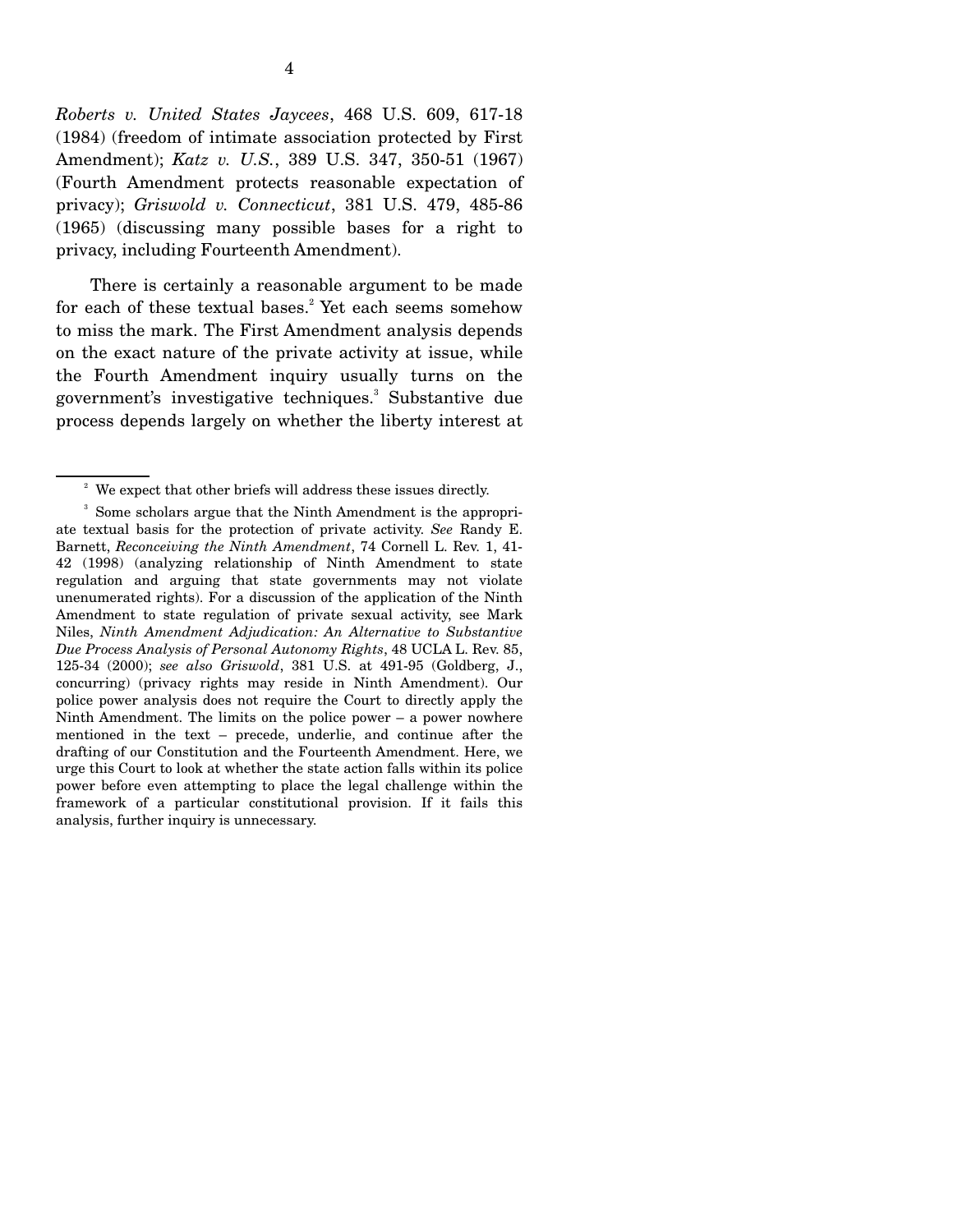honored tradition, and the government can therefore

prohibit it).

 The problem with these approaches, and particularly with the fundamental rights inquiry, is that there are countless private activities that are protected by no tradition or express constitutional provision. It would be unimaginable that they could be prohibited in a free society, even if some objection could be raised to them – cooking unhealthy meals, staying up too late, spending a slothful day drinking coffee and doing puzzles instead of accomplishing something productive. Indeed, almost anything that an ordinary person might spend his or her weekend doing, from gardening to cleaning to touching up house paint, would probably not qualify as a "fundamental" right. *See, e.g.*, Glen Reynolds & David Kopel, *The Evolving Police Power: Some Observations for a New Century*, 27 Hastings Const. L.Q. 511, 536 (2000) (criticizing approach of evaluating affirmative rights, rather than limits on government power). Yet such private activities, in the aggregate, are the essence of ordered liberty.

 As detailed in the following section, our Founders and leading scholars throughout Western history all believed that there were limits on the power of government to intrude into the private activities of citizens. That basic understanding preceded, underlay, and continued after our Constitution. It is woven into the fabric of liberty in this country. This brief urges that this Court ask first whether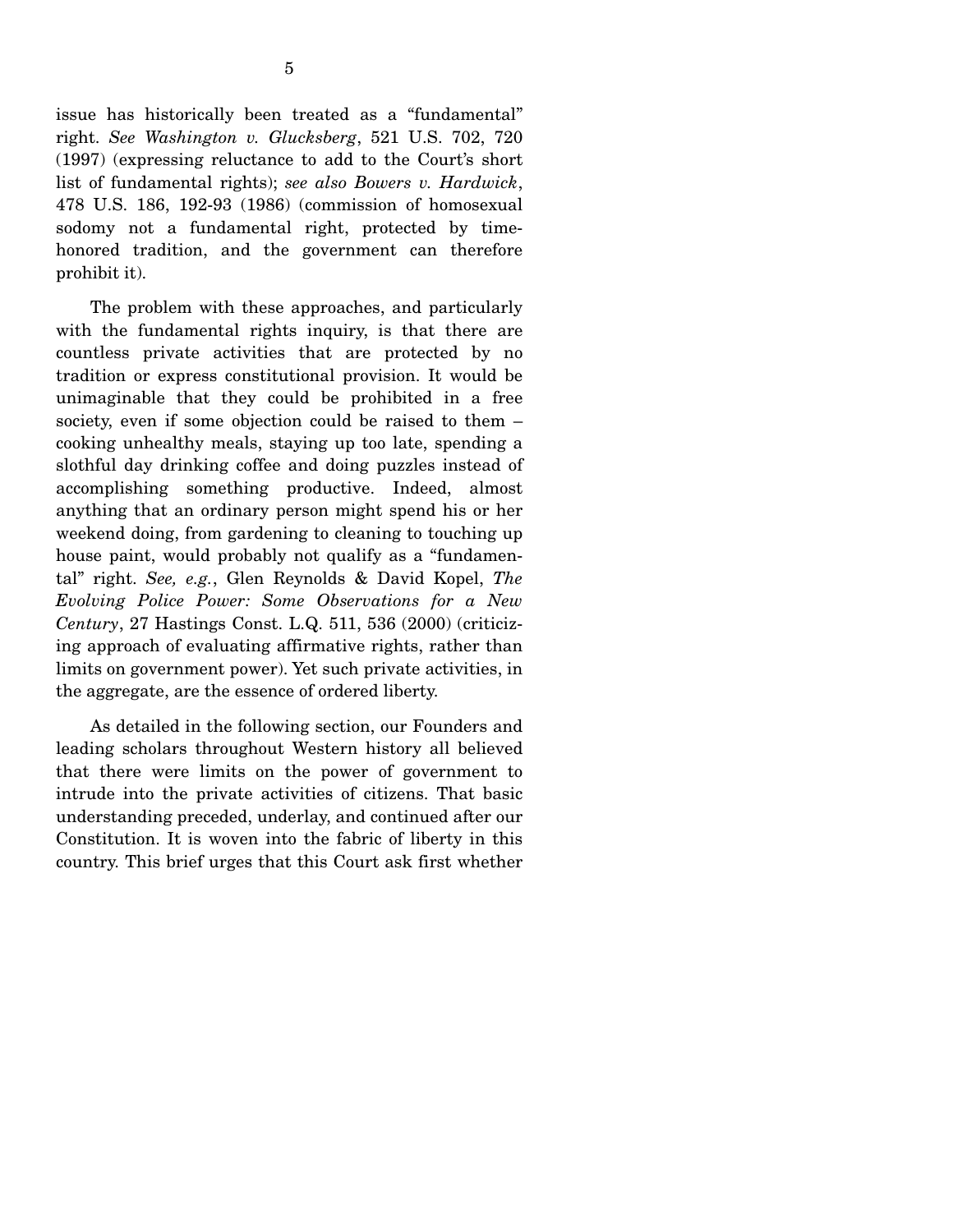a government action falls within the legitimate scope of the police power, before it examines the nature of the liberty interest at issue.

# **B. In Our Political and Constitutional Tradition, Government Power Is Limited While the Number of Private Liberties Is Not.**

 Every political and legal scholar in our philosophical tradition has written about the need for limits on government power and the importance of preserving personal liberty. "Jefferson, Burke, Paine, Mill, compiled different catalogues of individual liberties, but the argument for keeping authority at bay is always substantially the same . . . to preserve our personal freedom." Isaiah Berlin, *The Proper Study of Mankind* 198 (Farrar Straus Giroux 1997).

 Legislators are perfectly capable of invading liberty, and that is why government is limited:

[T]he community perpetually retains a supreme power of saving themselves from the attempts and designs of anybody, even their legislators, whenever they should be so foolish or so wicked to carry on designs against the liberties and properties of the subject.

John Locke, *Two Treatises on Government* 197 (Hafner 1947) (1690).

 The Founders fully adopted this view of the limits on government power and the broad scope of individual liberty. As Jefferson wrote:

An elective despotism was not the government we fought for; but one which should not only be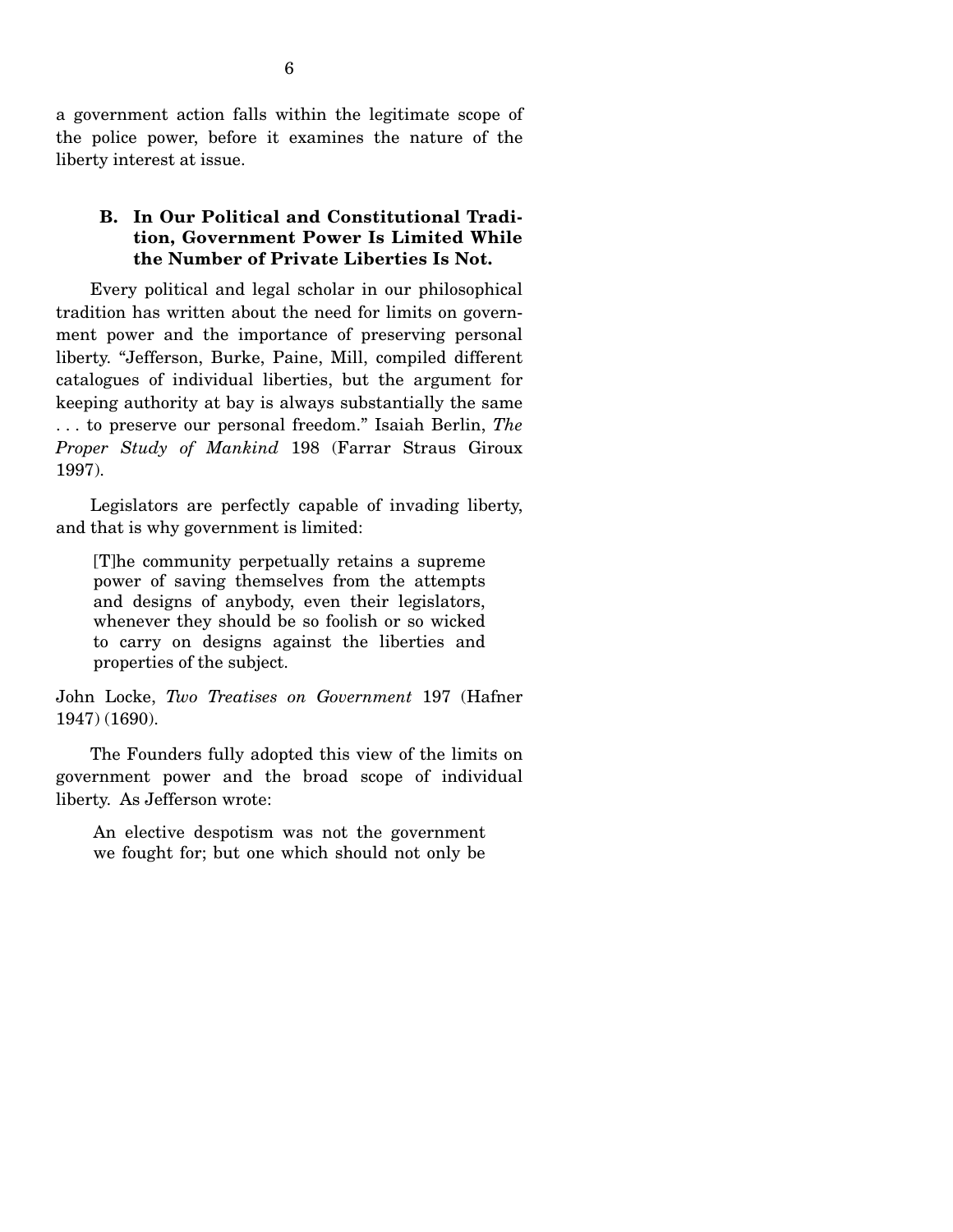founded on free principles, but in which the power of government should be so divided and balanced among several bodies of magistracy as that no one could transcend their legal limits without being effectually checked and restrained by the others.

Thomas Jefferson, *Notes on the State of Virginia* (*quoted in The Federalist* No. 48 (Madison) at 278-79 (Clinton Rossiter ed., 1961)). The Founders believed the only way to prevent the danger of overreaching government action was to limit government power and give the judiciary the power to check legislative excesses. As Hamilton explained in Federalist 78, limitations on the legislative power:

can be preserved in practice no other way than through the medium of courts of justice, whose duty it must be to declare all acts contrary to the manifest tenor of the Constitution void. Without this, all reservations of particular rights or privileges would amount to nothing*.*

*The Federalist* No. 78, *supra*, at 437. Indeed, that is the essential function of the federal judiciary as envisioned by the framers.

 Rather than identify a long list of liberties to be protected from infringement by government, the drafters of the original Constitution advocated protecting liberty by establishing a government of limited and enumerated powers. When opponents to the proposed constitution objected that it lacked a bill of rights, defenders argued vociferously that any effort to enumerate rights would be both unnecessary and dangerous.

 For example, James Wilson, a member of the Constitutional Convention, future member of the Supreme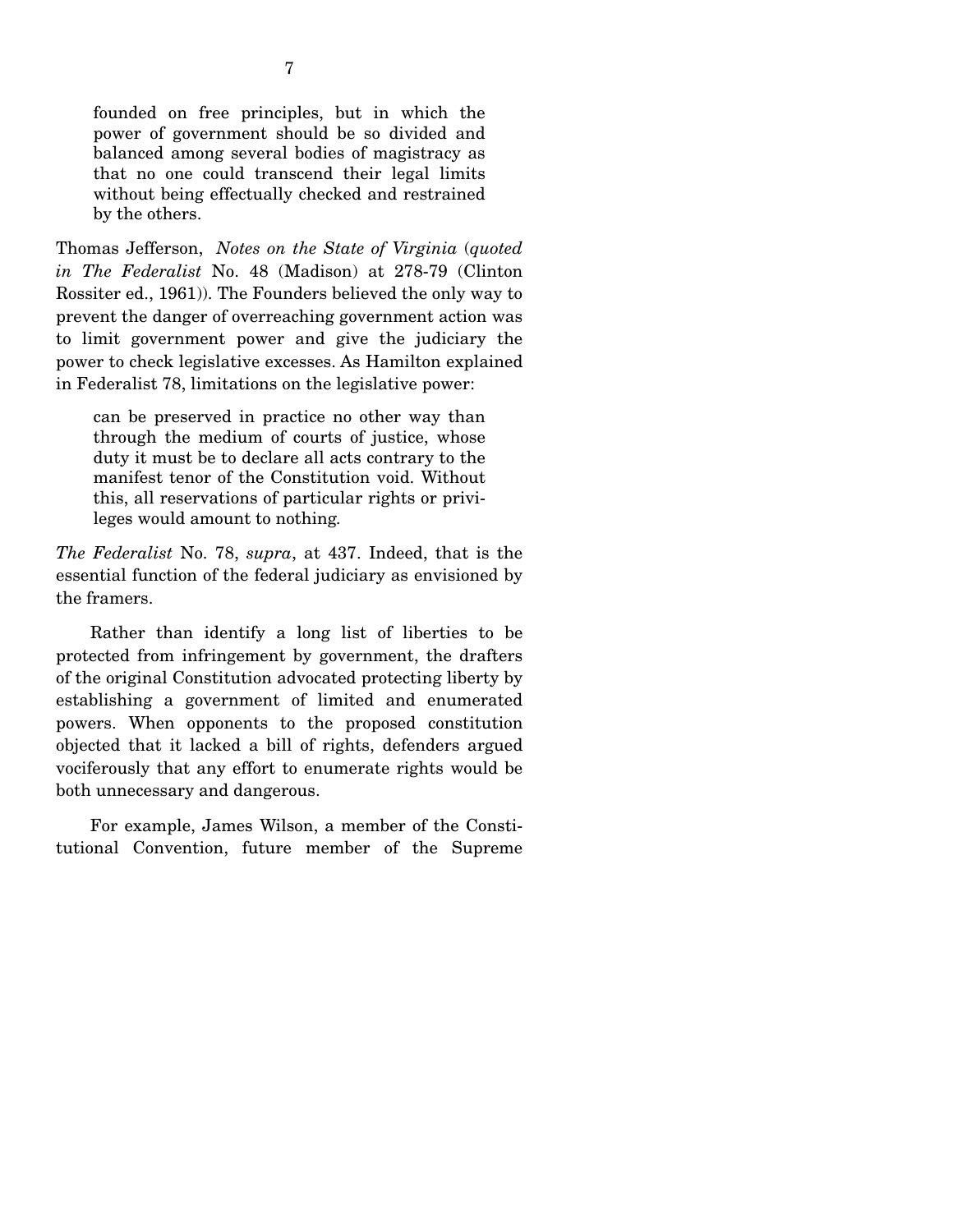Court, and professor of jurisprudence at the University of Pennsylvania, exclaimed "Enumerate all the rights of men! I am sure, sir, that no gentleman in the late Convention would have attempted such a thing." *Elliot's Debates*, Vol. II at 454 (Dec. 4, 1787) (2d ed., 1937) (1836-45); *see also id*., Vol. IV at 316 (Jan. 18, 1788) (Charles Pinckney explaining that the drafters did not "delegate[] to the general government a power to take away such of our rights as we had not enumerated").

 Future Supreme Court Justice James Iredell, speaking to the North Carolina ratification convention, cheerfully invited "Let any one make what collection or enumeration of rights he pleases, I will immediately mention twenty or thirty more rights not contained in it." *Id*., Vol. IV at 167 (July 29, 1788).

 As the debates on the Constitution show, the Founders were deeply concerned about the risks of delineating their liberties with specificity. During the debate on whether to adopt the Bill of Rights, Madison said that:

It has been objected also against a bill of rights, that, by enumerating particular exceptions to the grant of power, it would disparage those rights which were not placed in that enumeration; and it might follow, by implication, that those rights which were not singled out, were intended to be assigned into the hands of the General Government, and were consequently insecure. This is one of the most plausible arguments I have ever heard urged against the admission of a bill of rights into this system; but I conceive, that it may be guarded against.

James Madison, "Discussion of Drafts and Proposals to the Constitution," 1 Cong. 1789 (*quoted in The Complete Bill of*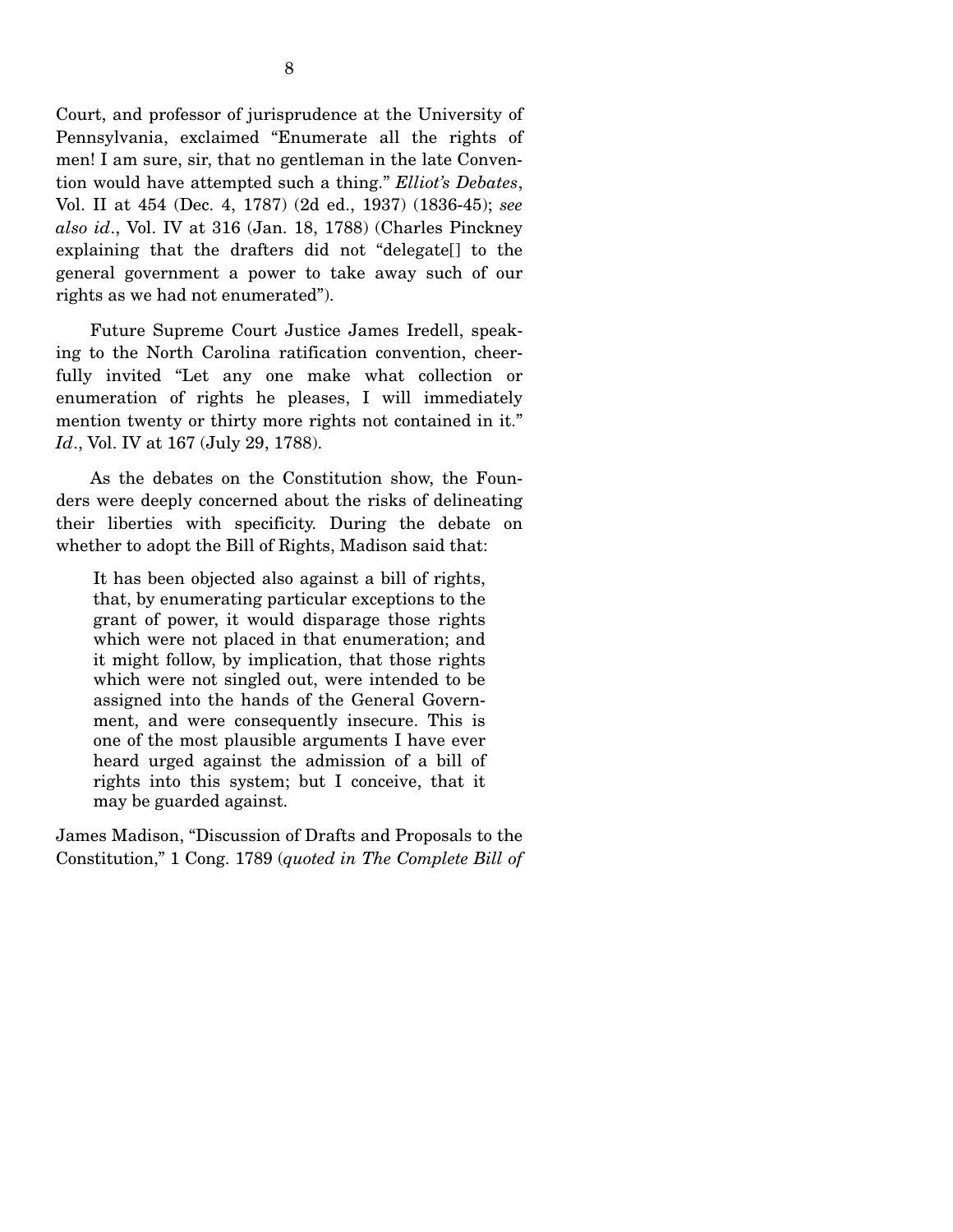*Rights*, 55 (Neil Cogan ed., Oxford 1997)). Madison responded to this objection by adding the Ninth Amendment and building the limited power of government into our constitutional structure.

 The leading theorists of the 19th century also agreed that the police power had its limits. John Stuart Mill regarded each individual as having "a certain sphere of activity in his sole and exclusive possession. Within this sphere he is to exercise perfect freedom, unimpeded by the free action of any other human creature." J.S. Mill, *On Social Freedom* 40 (Columbia University Press 1941) (1873).

 In his seminal work interpreting and explaining the Fourteenth Amendment, *A Treatise on the Constitutional Limitations Which Rest Upon the Legislative Power of the United States of the American Union* (Little, Brown and Company 1868), Thomas Cooley, then a justice on the Michigan Supreme Court and the Jay Professor of Law at the University of Michigan, sought to address the question of "whether the State exceeds its just powers in dealing with the property and restraining the actions of individuals." *Id.* at 572. His answer turned on the content of the police power, which he defined in light of previous judicial opinions as follows:

The police of a State, in a comprehensive sense, embraces its system of internal regulation, by which it is sought not only to preserve the public order and to prevent offences against the State, but also to establish for the intercourse of citizen with citizen those rules of good manners and good neighborhood which are calculated to prevent a conflict of rights, and to insure to each the uninterrupted enjoyment of his own, so far as is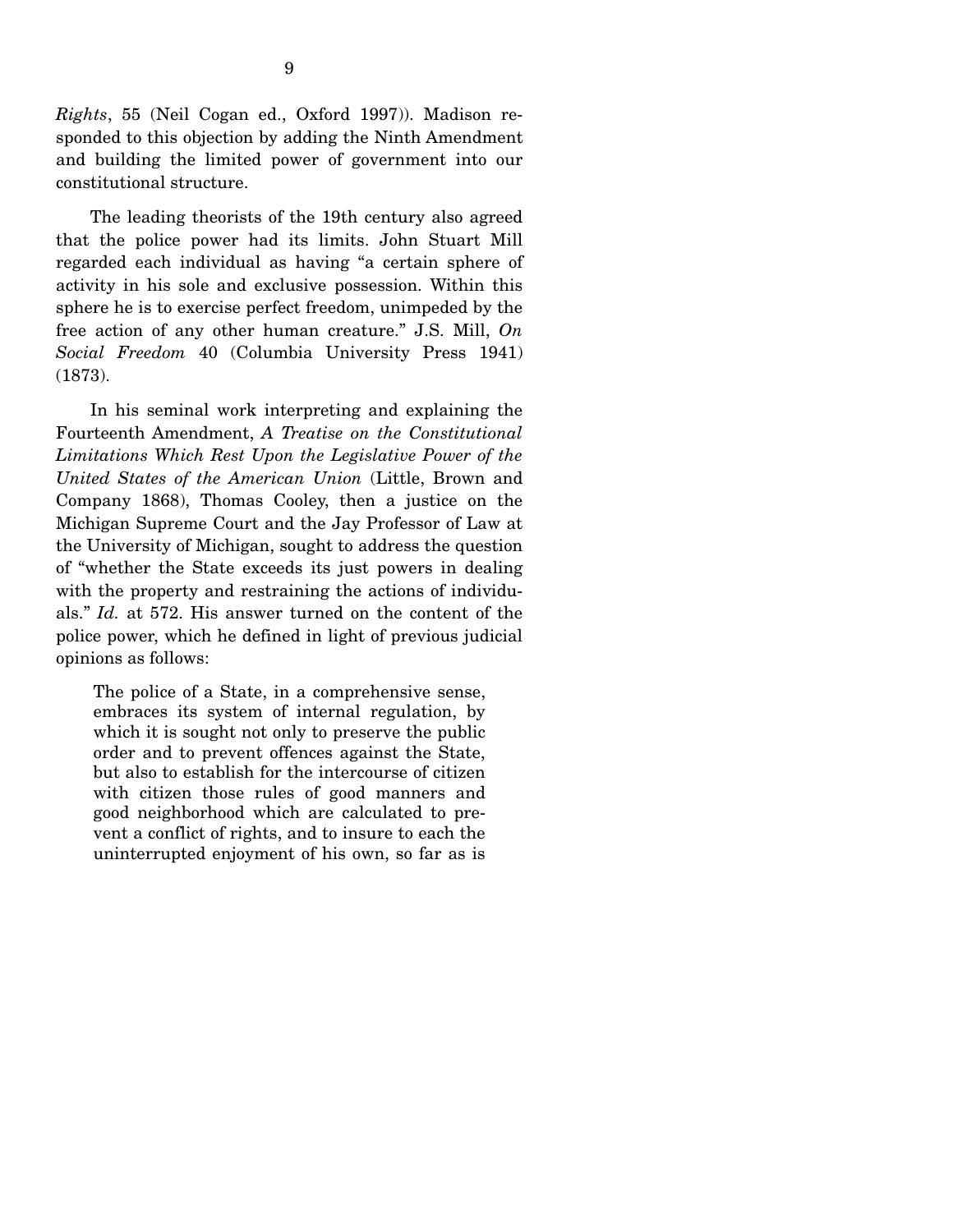reasonably consistent with a like enjoyment of rights by others.

*Id.* 

 Whereas the protection afforded common-law rights by adjudication occurs after they have been violated, police power regulations seek to facilitate the exercise of these rights and prevent their infringement before the fact. Thus damage actions compensate for past rights violations, while police power regulations *prevent* rights violations from occurring.

 Because the police power of a state is its power to protect the liberties of the people, the proper scope of that power is a function of and limited by those same liberties. There is no enumeration or list of specific state powers for much the same reason the founders thought rights could not be comprehensively listed. Just as all the ways that liberty may be exercised rightfully cannot be enumerated in advance, neither can all the specific ways that people may transgress upon the rights of others:

It would be quite impossible to enumerate all the instances in which this power is or may be exercised, because the various cases in which the exercise by one individual of his rights may conflict with a similar exercise by others, or may be detrimental to the public order or safety, are infinite in number and in variety.

#### *Id*. at 594.

 Like the modern doctrine that views content-neutral time, place, and manner regulations of speech to be consistent with the First Amendment, the police power permits the states the authority "to make extensive and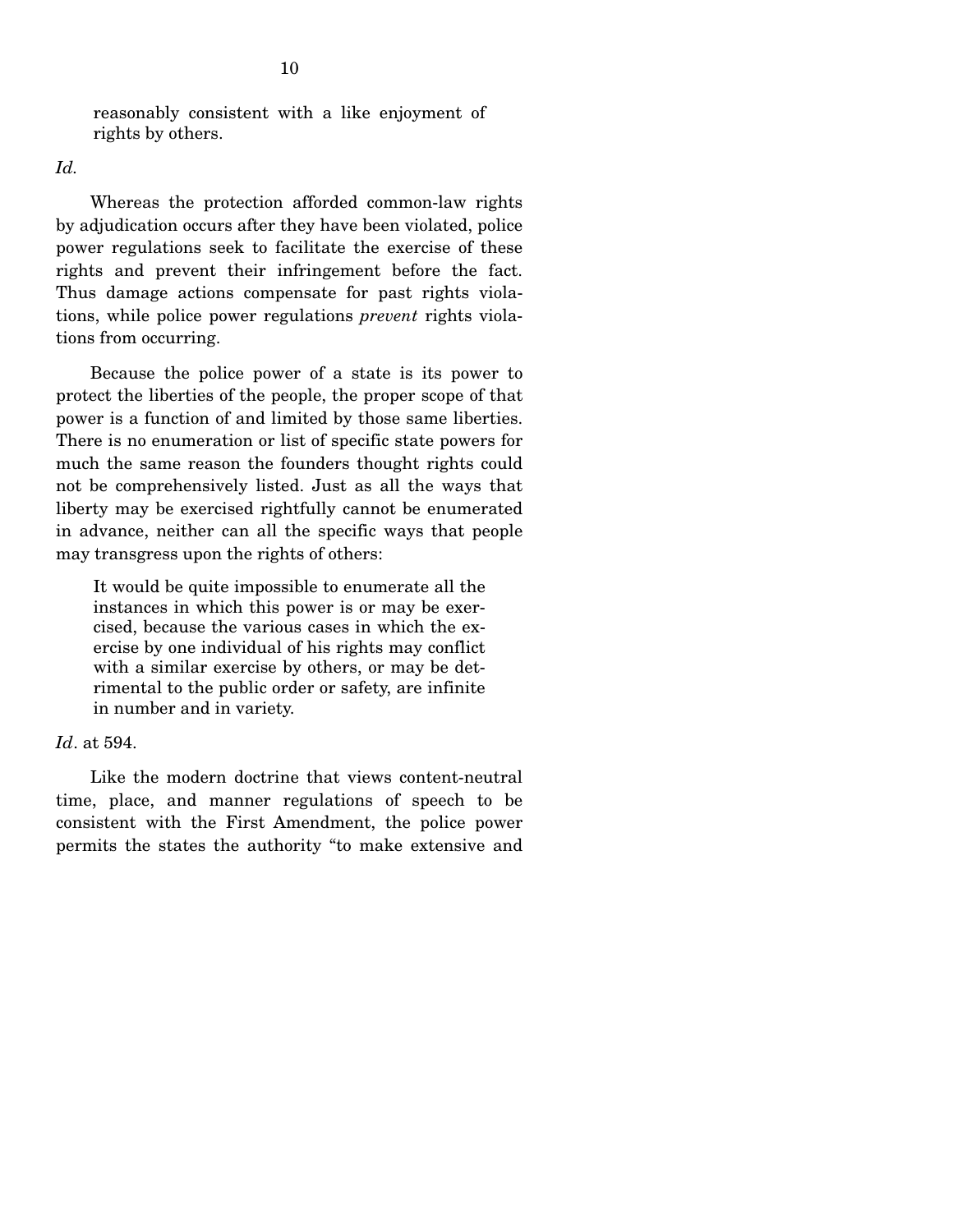varied regulations as to the time, place, and circumstances in and under which parties shall assert, enjoy, or exercise their rights, without coming into conflict with any of those constitutional principles which are established for the protection of private rights or private property." *Id.* at 597. The police power, then, can best be viewed as the legitimate authority of states to *regulate rightful* and *prohibit wrongful* acts.

 After Cooley, the leading nineteenth century theorist of the police power was Christopher Tiedeman. In his *Treatise on the Limitations of Police Power in the United States* (F.H. Thomas 1886), he repeatedly relied on the power to prevent rights violations to identify reasonable and therefore constitutional exercises of the police power.

 Like Locke, Tiedeman defines the legitimate purpose of government as the protection of rights. "The object of government is to impose that degree of restraint upon human actions, which is necessary to the uniform and reasonable conservation and enjoyment of private rights. Government and municipal law protect and develop, rather than create, private rights." *Id*. at 1-2. Government protects and develops these rights by preventing people from violating the rights of others. "The conservation of private rights is attained by the imposition of a wholesome restraint upon their exercise, such a restraint as will prevent the infliction of injury upon others in the enjoyment of them. . . . The power of the government to impose this restraint is called POLICE POWER." *Id*.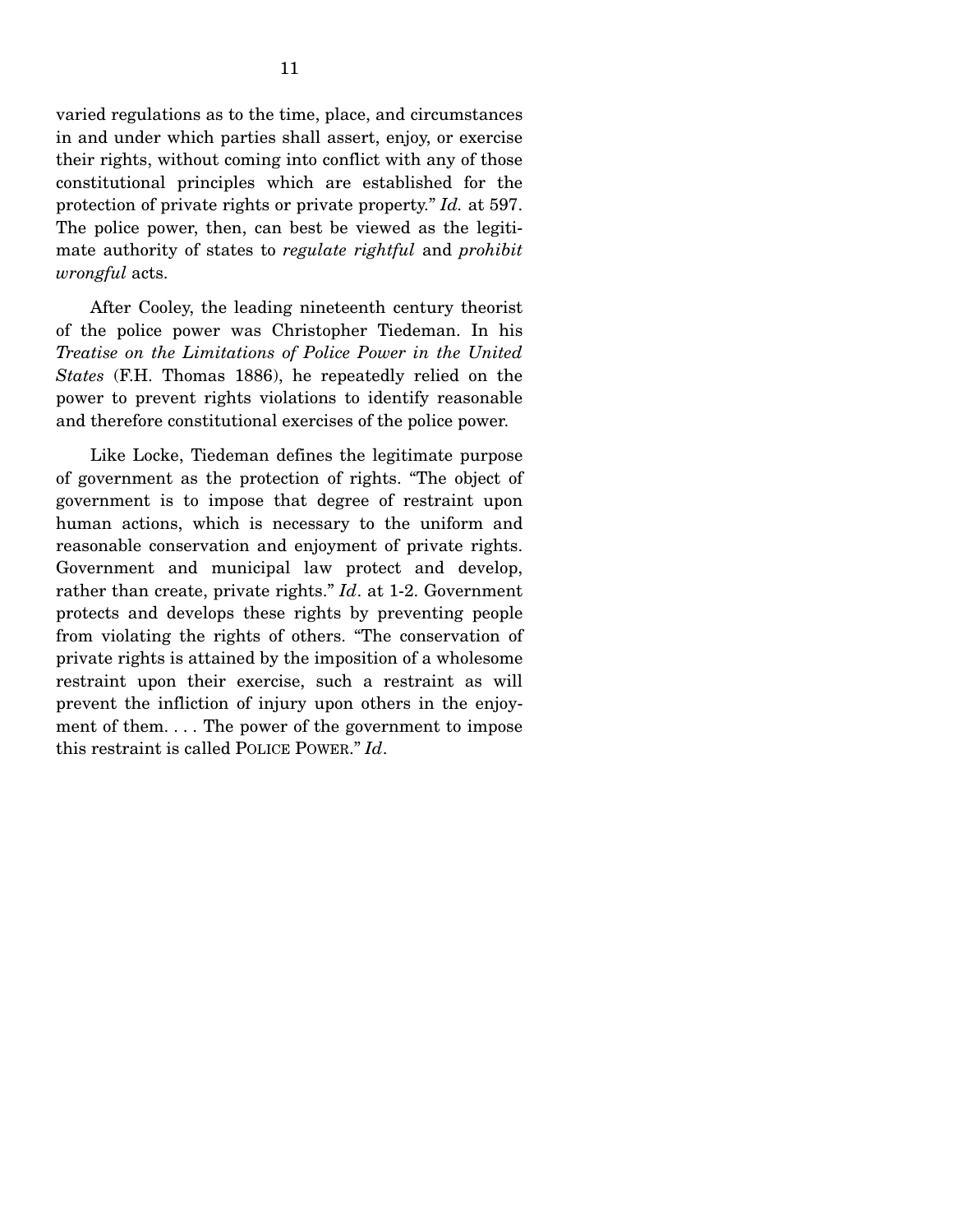# **C. Prevention of Harm Is the Prime Justification for Invoking the State's Ability to Use the Police Power.**

 Adam Smith wrote that "the first and chief design of all government is to preserve justice amongst the members of the state and prevent all encroachments on the individual in it, from others of the same society." Adam Smith, *Lectures on Jurisprudence* 7 (Oxford 1978) (1762-63). Mill was even more emphatic:

[The principle of human liberty] requires liberty of tastes and pursuits; of framing the plan of our life to suit our own character; of doing as we like, subject to such consequences as may follow; without impediment from our fellow creatures, so long as what we do does not harm them, even though they should think our conduct foolish, perverse, or wrong.

J.S. Mill, *Autobiography and Essay On Liberty* 206 (Harvard University Press 1963) (1859).

 Christopher Tiedeman concurred that the police power allowed the regulation of citizens' activities in order to prevent harm:

 Any law which goes beyond that principle [preventing harm] which undertakes to abolish rights, the exercise of which does not involve an infringement of the rights of others, or to limit the exercise of rights beyond what is necessary to provide for the public welfare and the general security, cannot be included in the police power of the government. It is a governmental usurpation, and violates the principles of abstract justice.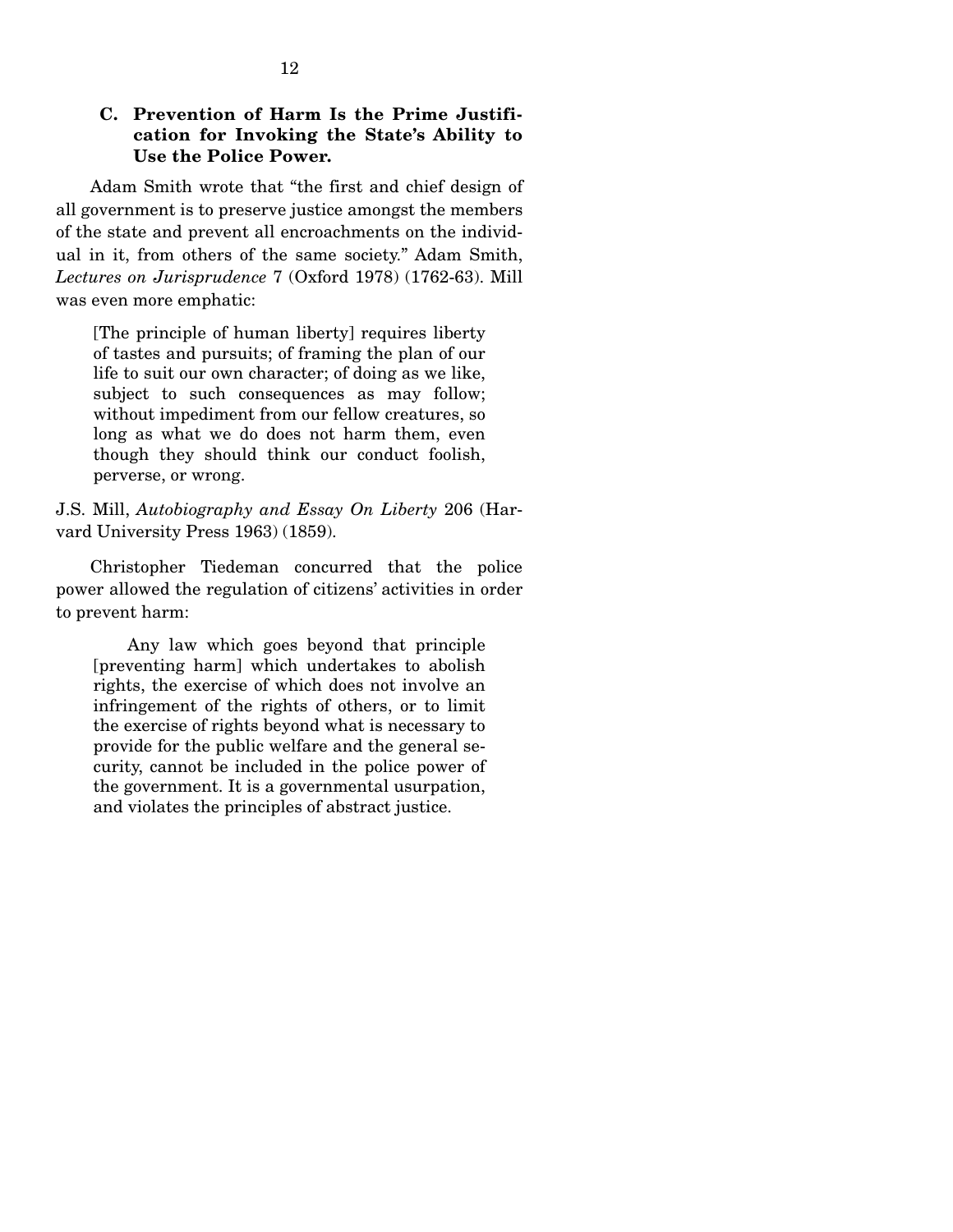Christopher Tiedeman, *A Treatise on the Limitations of the Police Power in the United States* 4-5 (1886).

 Following Tiedeman, a leading jurist of the early twentieth century, Ernst Freund, wrote that:

Under the police power, rights of property are impaired not because they become useful or necessary to the public, or because some public advantage can be gained by disregarding them, but because their free exercise is believed to be detrimental to public interests.

Ernst Freund, *The Police Power: Public Policy and Constitutional Rights* § 511 at 546-547 (1904).

 Even today, the prevention of harm is still the prime justification for the use of the police power. "In the absence of preventing harm . . . it is difficult to understand the assertion that [social] conformity is a value worth pursuing notwithstanding the misery and sacrifice of freedom which it involves." H.L.A. Hart, *Law, Liberty and Morality* 57 (Stanford University Press 1962).

 Consistent with these jurists, the prevention of harm has been the traditional way that this Court has justified the State's use of the police power:

To justify the State in . . . interposing its authority in behalf of the public, it must appear, first, that the interests of the public . . . require such interference; and, second, that the means are reasonably necessary for the accomplishment of the purpose, and not unduly oppressive on individuals.

*Lawton v. Steele*, 152 U.S. 133, 137 (1894).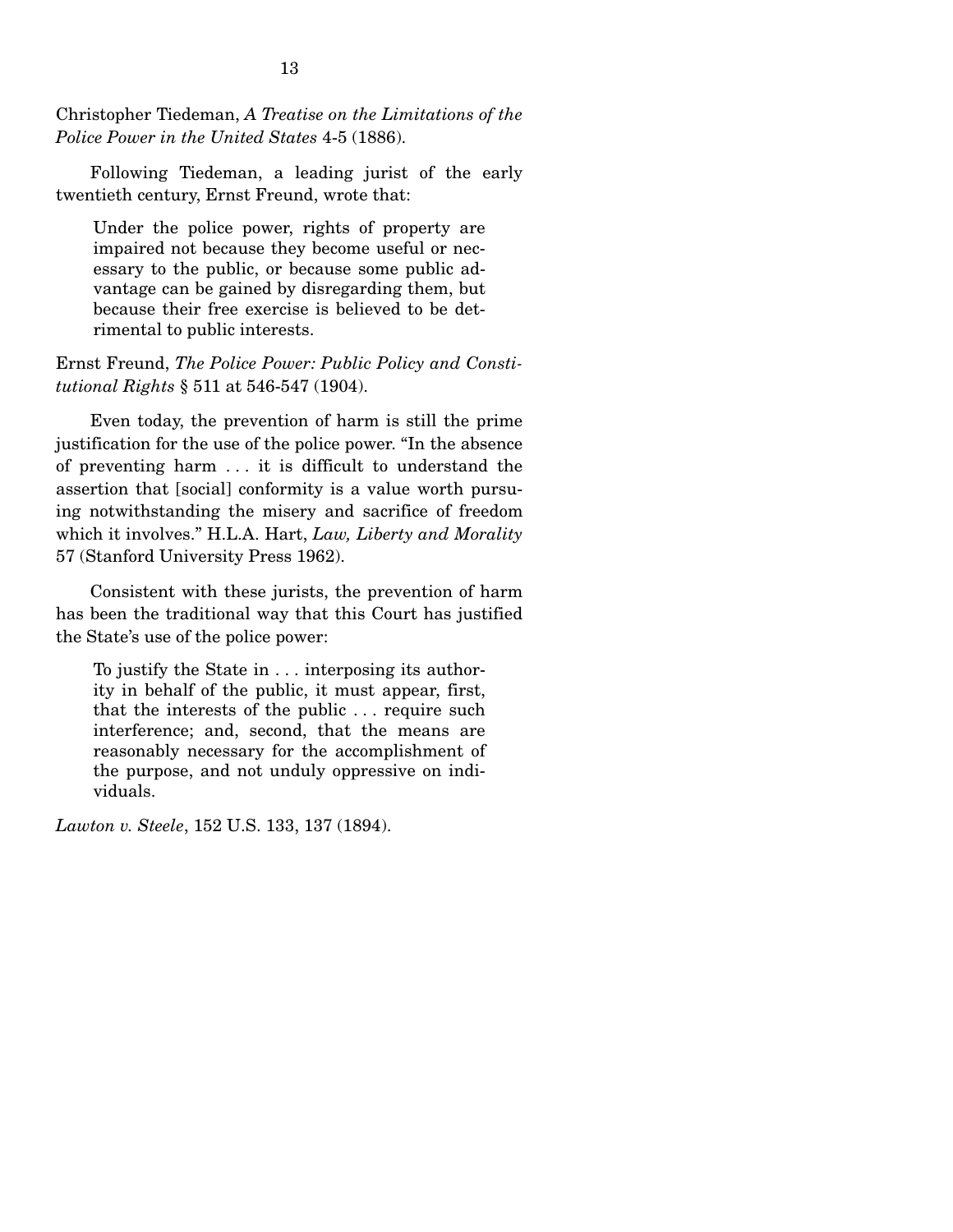### **D. The Police Power Does Not Extend to the Promotion of Private Morality.**

# **1. Traditionally, the police power allows regulation only of** *public* **morality.**

 We acknowledge that the promotion of public morality has been included as a part of the police power. But even under this description, the power extends only to *public* morality. *See, e.g.*, *Nashville, Chattanooga & St. Louis Ry. v. Walters,* 294 U.S. 405, 429 (1935) ("police power embraces regulations designed to promote *public* convenience or the general welfare, and not merely those in the interest of *public* health, safety, and morals") (emphasis added). The State promotes public morality by providing for such things as education, lauding good conduct, and rewarding public service. In addition, the State is the guardian of public spaces such as streets and parks and may constrain conduct there, such as public fornication or intoxication. Such actions, though permitted behind closed doors, wrongfully interfere with the use and enjoyment of the public sphere by reasonable members of the community.

 There is a crucial difference, however, between promoting public morality and protecting the sensibilities of reasonable members of the community while in the public sphere – something that falls under the police power of state – and criminalizing private consensual conduct that harms neither the individuals involved nor the general public – something that is outside the bounds of the police power. The State's power to promote public virtue and govern conduct in public spaces ends when individuals conduct their private lives behind closed doors in ways that harm no one. *Cf. People v. Onofre*, 415 N.E.2d 936, 941 (N.Y. 1980) (holding that law prohibiting sodomy by any unmarried persons did not advance public morality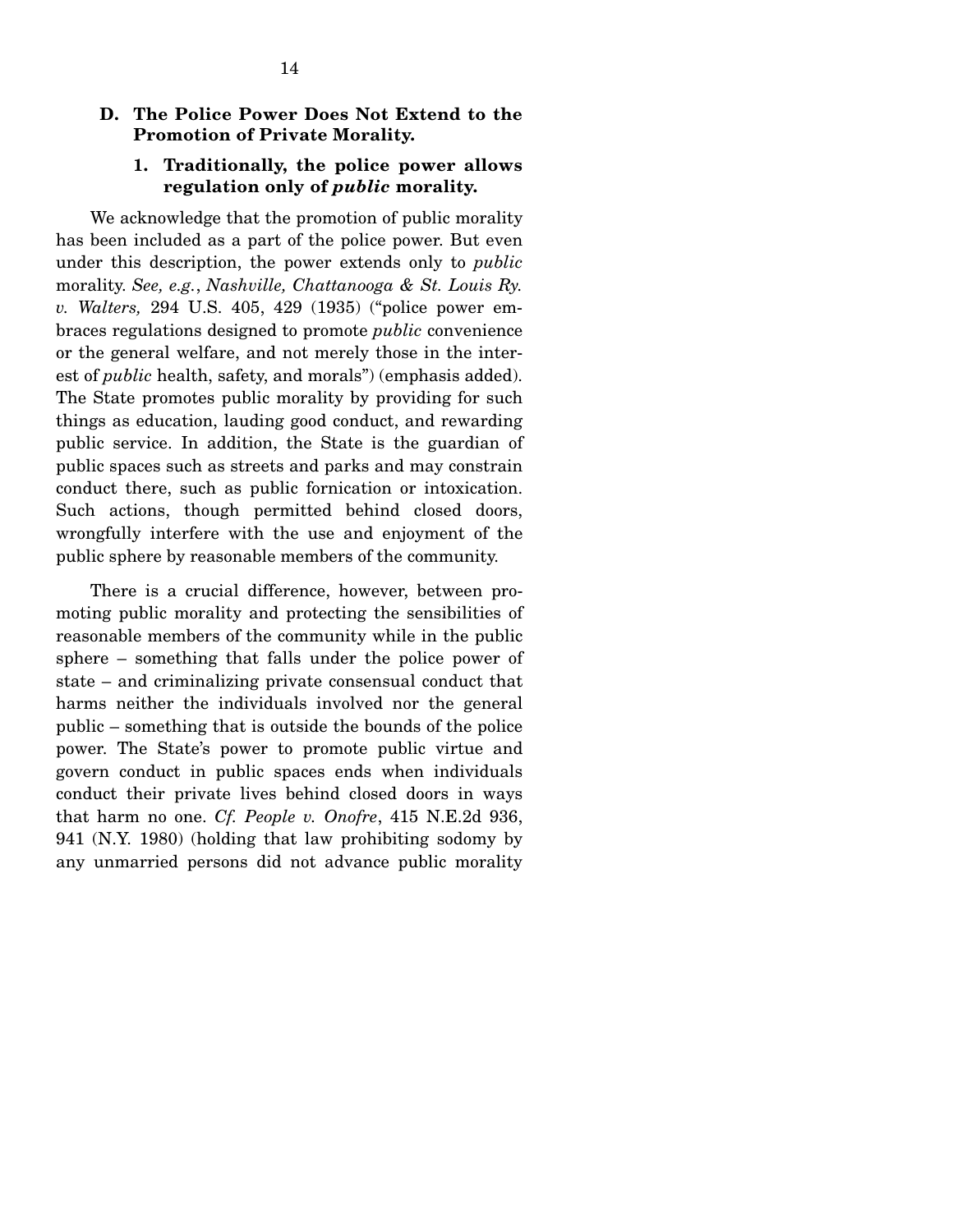and instead "impose[d] a concept of private morality chosen by the State").

 Legal scholars of the police power agree that it is limited to the protection of public, not private, morality. Certainly, as discussed above, scholars like Cooley and Tiedeman rejected the notion that government could regulate private morality. More contemporary scholars agree. Prominent legal scholar H.L.A. Hart is certainly not known for his narrow view of government power. Yet he concluded that legislation like Texas' prohibition on private, consensual, noncommercial, non-harmful sexual conduct exceed the police power of government. "[T]he fundamental objection to coercing moral standards in private is that a right to be protected from the bare knowledge that others act immorally cannot be acknowledged by anyone who recognizes liberty as a virtue." Hart, *supra*, at 46. Isaiah Berlin, another respected scholar, explained "no public end can be promoted by restricting purely private conduct." Isaiah Berlin, *J.S. Mill and The Ends of Life* 192 (Oxford University Press 1969).

 Indeed, even well-known conservative scholar John Finnis agrees that criminalizing such private sexual conduct lies outside the power of government. Finnis testified for the government at the trial court level in the case that became *Romer v. Evans* and believes that homosexuality is immoral, yet he concludes that, when conducted in private, it is a *private*, not public, moral issue.

[I]t is one thing to maintain that the political community's managing structure, the state, should deliberately and publicly identify, encourage and support the truly worthwhile (including moral virtue) . . . It is another thing to maintain that that rationale requires or authorizes the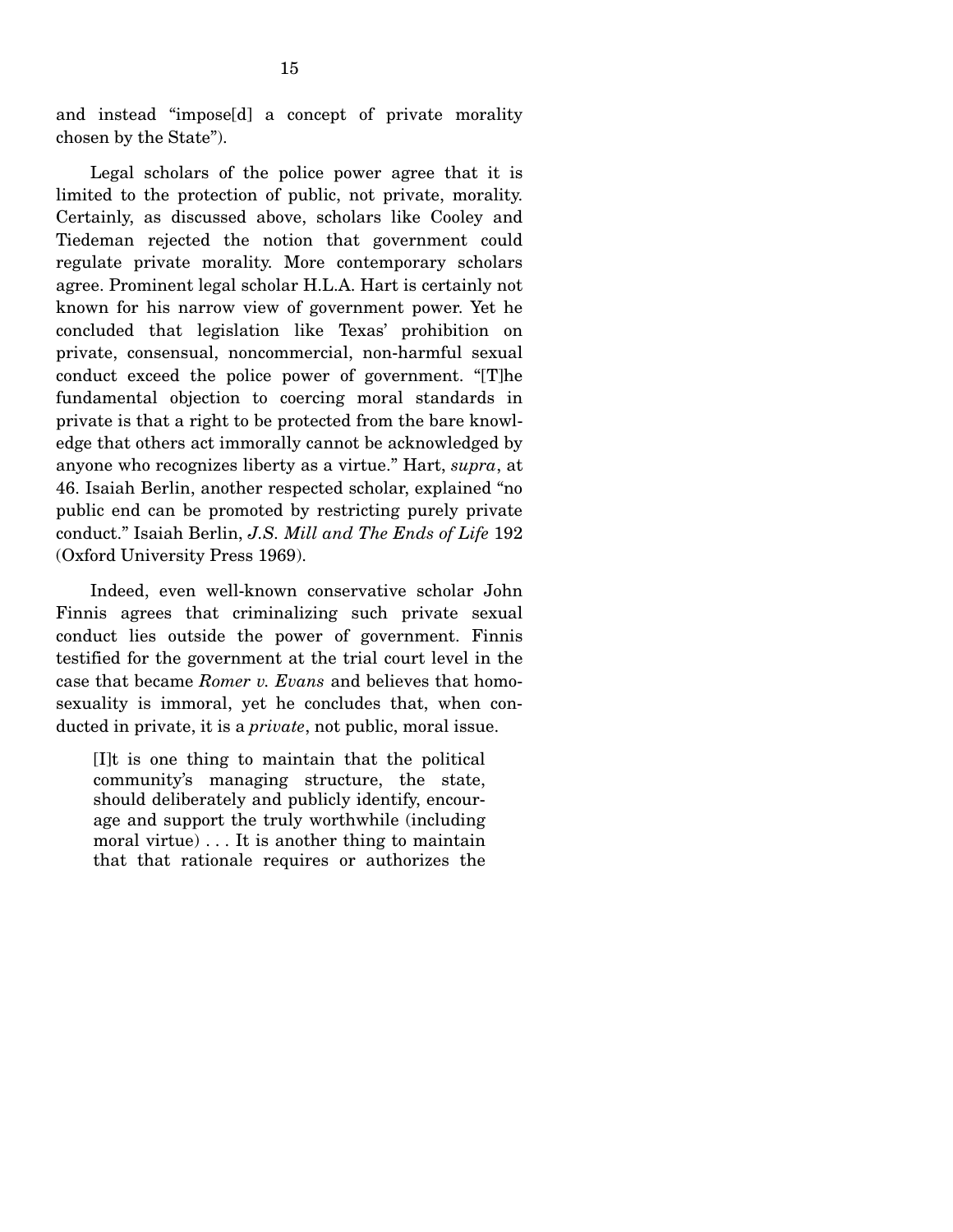state to direct people to virtue and deter them from vice by making even secret and truly consensual adult acts of vice a punishable offence against the state's laws.

John Finnis, *Law, Morality, and Sexual Orientation*, 69 Notre Dame L. Rev. 1049, 1076 (1994). Private morality simply lies beyond the police power.

# **2. In practice, government rarely attempts to legislate private morality.**

 Given that the police power traditionally extends only to the prevention of harm and the protection of morality in the public sphere, it is not surprising that instances of government attempts to regulate purely private, but purportedly immoral, conduct are few and far between. Indeed, the only other laws that appear to prohibit private, consensual, noncommercial, non-harmful activity are those prohibiting "fornication" or sex between unmarried persons and those prohibiting possession of obscenity.<sup>4</sup> While the Court has declined to rule on the constitutionality of fornication laws as applied to adults, *see Carey v. Population Services Int'l*, 431 U.S. 678, 694 n.17 (1977), we believe that fornication laws, like sodomy laws, exceed the boundaries of the police power.

 The Court's treatment of obscenity plainly illustrates its skepticism on the extent of government power into the

 $\sim$   $\frac{4}{3}$  Other morally grounded restrictions involve commercial conduct (prostitution, sale of sexual devices), public conduct (public nudity, public sex), conduct with harmful effects (drug use), or conduct that violates a contract (adultery).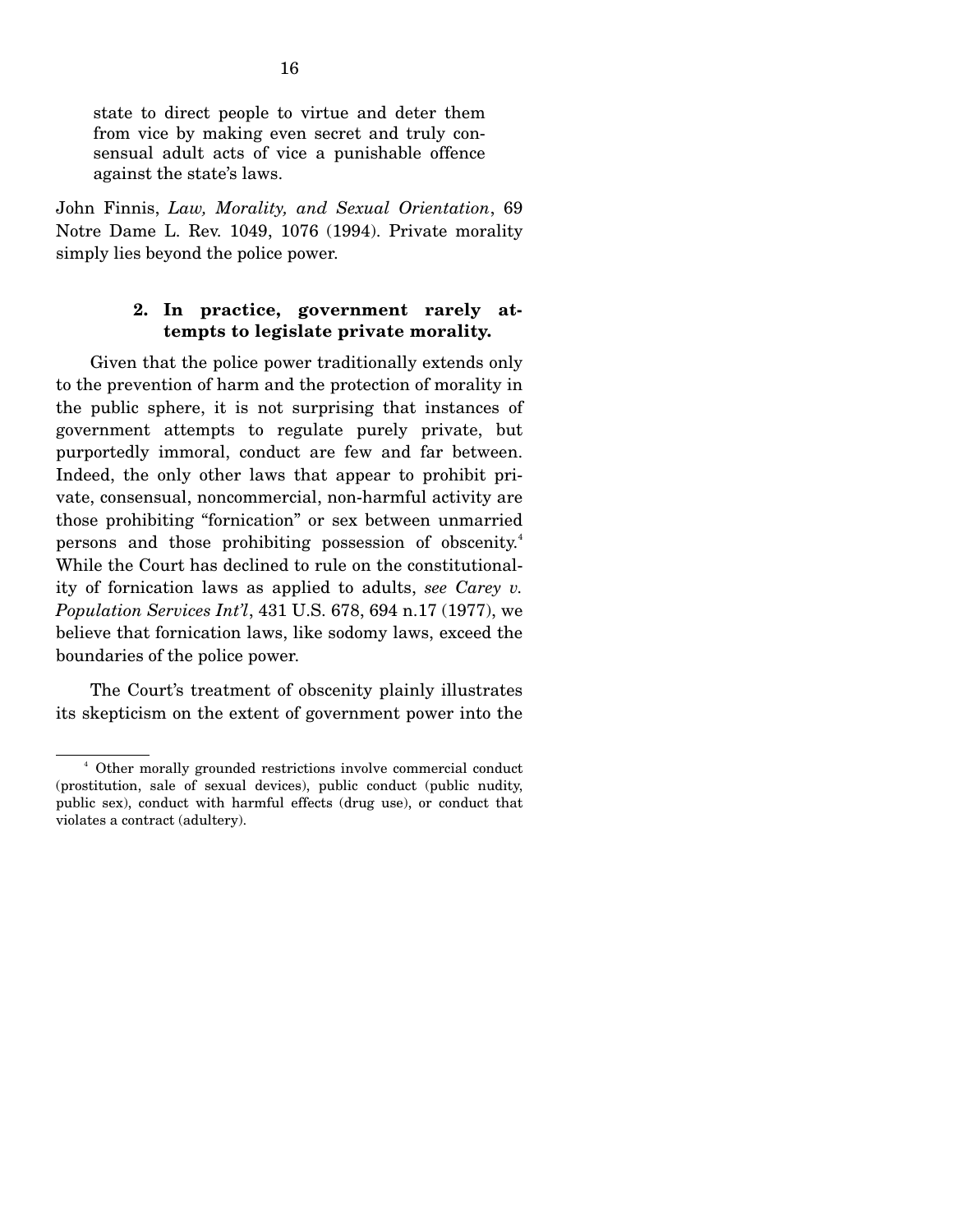arena of purely private conduct. Obscenity receives very little protection by the First Amendment; indeed, it receives none at all within the public sphere. Commercial distribution of obscenity is not protected by the First Amendment, and states may lawfully prohibit its sale and distribution. *Roth v. United States*, 354 U.S. 476, 485 (1957). However, the Court struck down a prohibition against the mere possession of obscene material. *See Stanley v. Georgia*, 394 U.S. 557, 564-66 (1969). The Court held that what a person did in his home, without harm to others and with no commercial element, was immune from government regulation. *Id.* at 564 ("also fundamental is the right to be free, except in very limited circumstances, from unwanted governmental intrusions into one's privacy"). In other words, the challenged statute was beyond the police power.

 While premarital sex and possession of obscenity both occur within the private sphere, the prohibition against polygamy, discussed in the dissent to *Romer*, addresses *public* issues. *See Romer v. Evans*, 517 U.S. 640, 644-45 (1996) (Scalia, J. dissenting). It is legal in nearly every state, including Texas, for an unmarried man to live with more than one woman and even to engage in sexual relations with them.<sup>5</sup> Indeed, it does not become illegal polygamy until he seeks or asserts state sanction of more than one marriage. *See, e.g.*, Tex. Pen. Code  $\S 25.01(a)(1)(B)$  & (b) (person commits bigamy by marrying

<sup>5</sup> Only a handful of states prohibit unmarried people from living together in a relationship. *See, e.g.*, Miss. Code Ann. § 97-29-1; N.D. Cent. Code § 12.1-20-10; Va. Code Ann. § 18.2-345. Texas does not prohibit such relationships.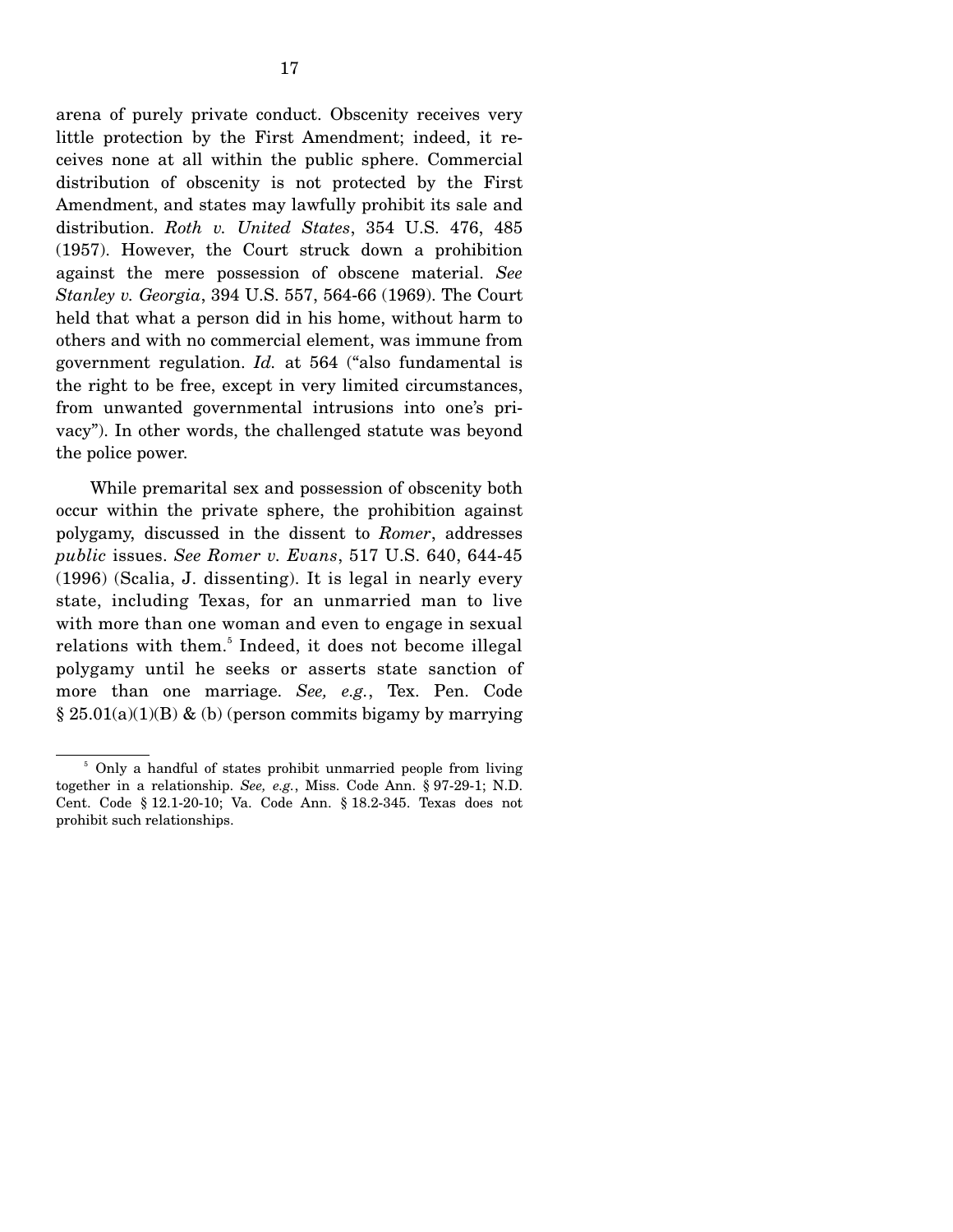another person or living with another person "under the appearance of being married," which is defined as "holding out that the parties are married"). It is the *holding oneself out to the public* and thus claiming that one has received government approval and all its attendant legal consequences that changes an otherwise legal arrangement into a criminal one.<sup>6</sup>

 Polygamy may also give rise to various other harms, including difficulties with child and family support, complex problems of entitlement to state financial and tax benefits, and messy issues of inheritance and estate law. Even if each of these problems might be surmountable, they still necessitate the involvement of state enforcement and judicial action. Marriage intersects with the public sphere in innumerable ways, and thus laws applying to it are not solely an expression of pure moral sentiments.

 While the police power may be broad, it extends only so far as an individual's actions have a deleterious, concrete impact on themselves or others. It does not extend to purely private, non-harmful activities that may be matters where there are moral disputes or different views, but no concern of the body politic as a whole. *Cf. Pennsylvania v. Bonadio*, 415 A.2d 47, 50 (Pa. 1980) (rejecting criminalization of certain private heterosexual conduct because enforcing "a majority morality on persons

<sup>&</sup>lt;sup>6</sup> All states prohibit marrying another when one is already married. Some have laws stating simply that. *See, e.g*, Idaho Code § 18- 1101. Some states have laws like Texas', while other states prohibit "purporting" to marry or cohabiting with another person when one is already married. *See, e.g.*, Georgia Code Ann. § 16-6-20; Utah Code Ann. § 76-7-101.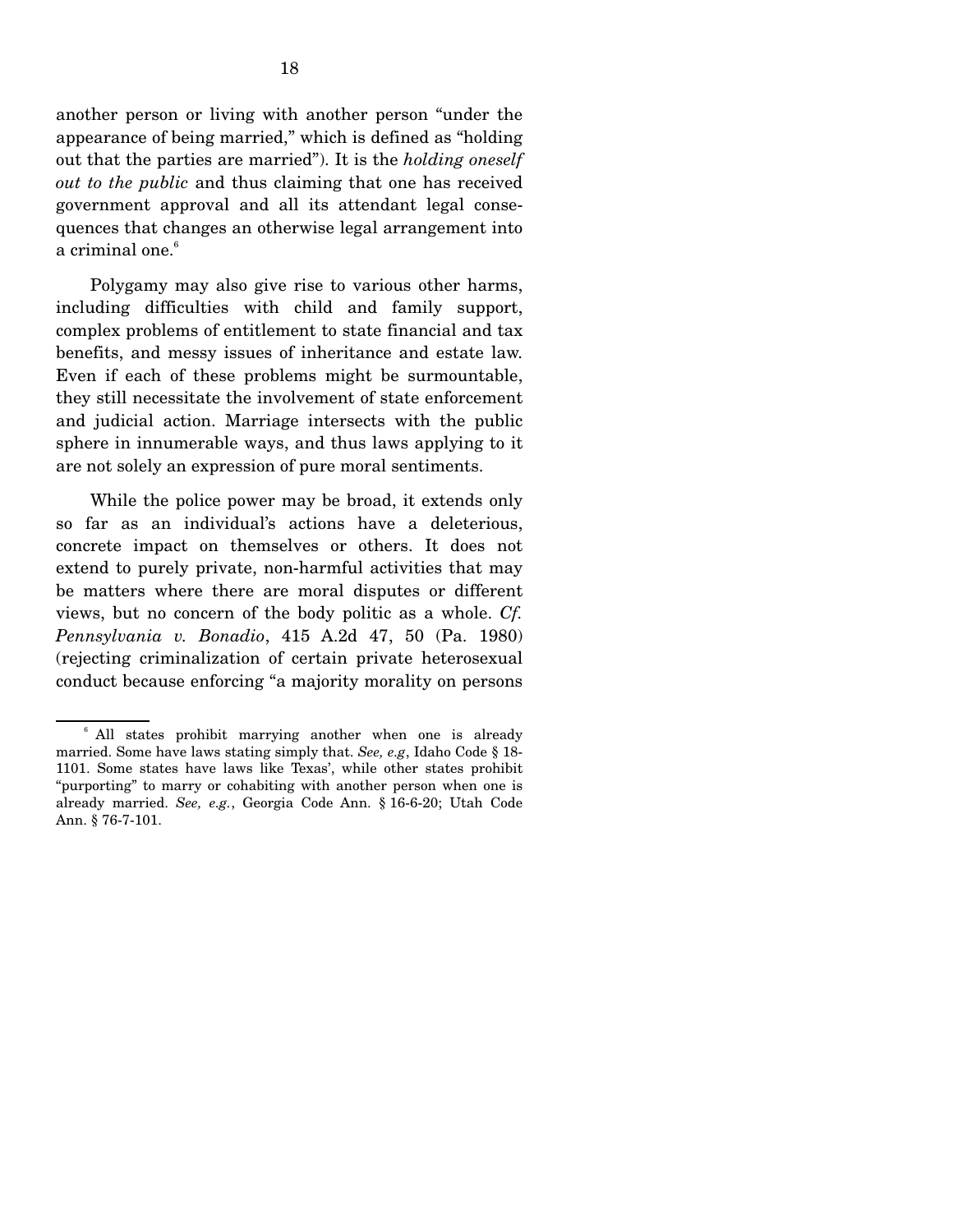whose conduct does not harm others . . . . is not properly in the realm of the temporal police power").

# **E. A Free Society Cannot Allow a State to Forbid Private Behavior Based Solely on a Majority Opinion of Proper Moral Conduct, Like the One at Issue in this Case.**

 The lower court held that the Texas legislature "found homosexual sodomy to be immoral." *Lawrence v. State of Texas*, 41 S.W.3d 349, 356 (Tex. Ct. App. 2001). The court then held that this legislative declaration, alone, provided sufficient basis for the State to criminalize private, nonharmful conduct. *Id.* Texas made no claim that the defendants' activities caused any harm to anyone. Nor did Texas make any effort to explain how the regulation of private, consensual, non-commercial activity affects *public* morality. The lower court decision thus sets a breathtakingly dangerous precedent. If a legislative declaration of morality gives the State the power to invade peoples' homes and demand private conformity to majority norms, liberty can be invaded without any meaningful constraint.

 The State, in its briefing below, admitted that the nature of such legislative declarations is capricious. The State declared that "morality is a fluid concept." State's Appellate Brief, Texas Court of Appeals, June 21, 1999 at 8. History is replete with examples of the legislative view of morality as "a fluid concept." Those who killed Socrates and Christ, for example, "perceived them to be purveyors of wicked falsehoods" and plainly immoral. Isaiah Berlin, *Four Essays on Liberty* 185 (Oxford University Press 1969). Such "fluid concepts" of morality are inconsistent with the rule of law and cannot support a wholesale invasion by government into the sphere of private action.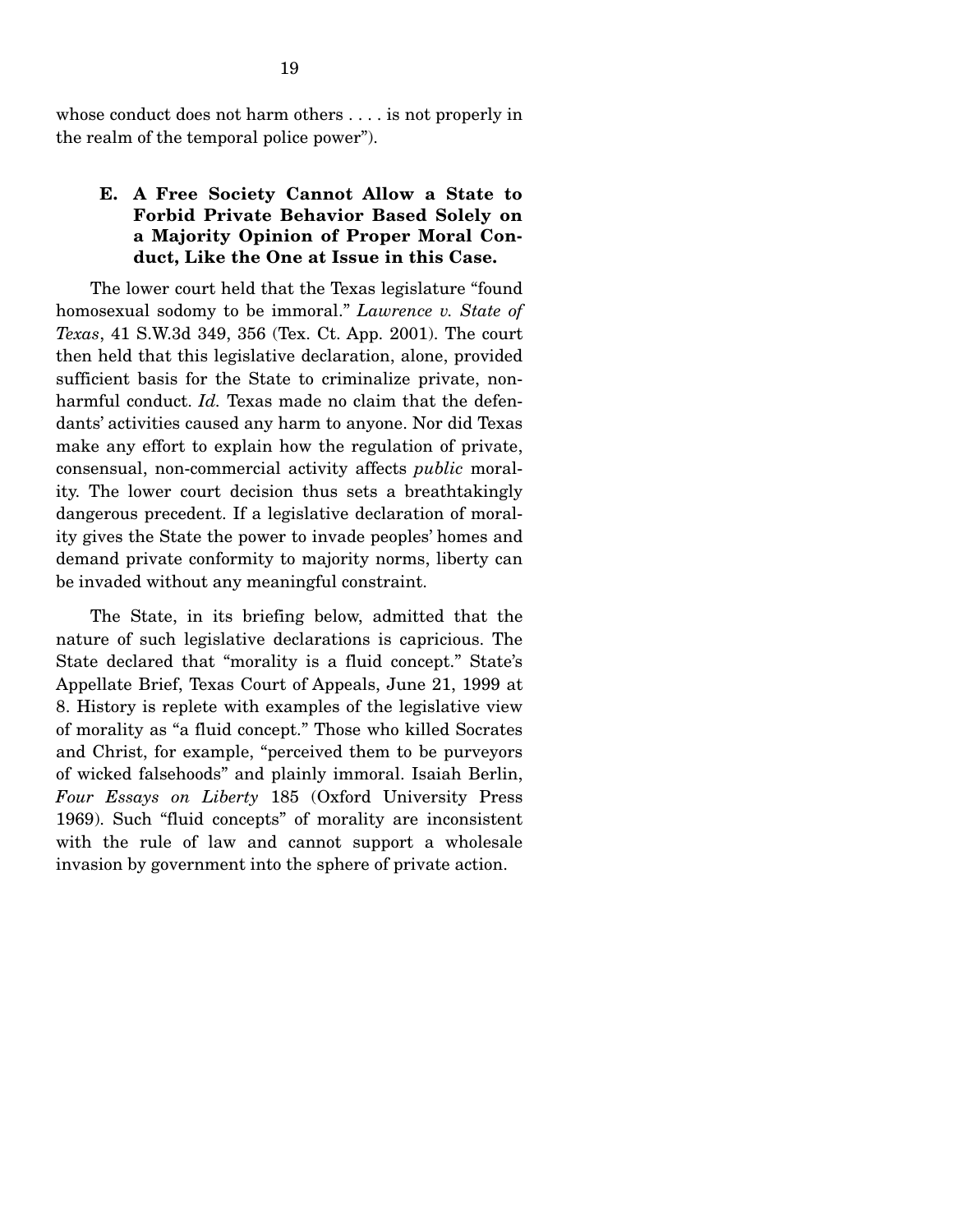Liberty cannot survive if the legislature demands that people behave in certain ways in their private lives based on majority opinions about what is good or moral. Erasmus noted that "mere numbers in approval do not make for the justness of a measure." Desiderius Erasmus, *The Education of a Christian Prince* 221 (Trans. Lester Born, Norton 1964) (1540). Several centuries later, H.L.A. Hart stated that:

Mill's essay *On Liberty*, like Toqueville's book *Democracy in America*, was a powerful plea for a clearheaded appreciation of the dangers that accompany the benefits of democratic rule. The greatest of the dangers, in their view, was not that in fact the majority might use their power to oppress a minority, but that, with the spread of democratic ideas, it might come to be thought unobjectionable that they should do so.

H.L.A. Hart, *Law, Liberty and Morality* 77-78 (Stanford University Press 1962). As Hart points out, the Nazi criminal code allowed for the punishment of any act that was contrary to "sound popular feeling." Act of June 28, 1935 (cited in Hart, *supra*, at 12).

 And of course, the Founders believed wholeheartedly that majorities had no right to impose their beliefs on minorities. In Federalist 10, Madison articulated his concern:

Complaints are everywhere heard from our most considerate and virtuous citizens, equally from friends of public and private faith and of public and personal liberty, that our governments are too unstable, that the public good is disregarded in the conflicts of rival parties, and that measures are too often decided, not according to the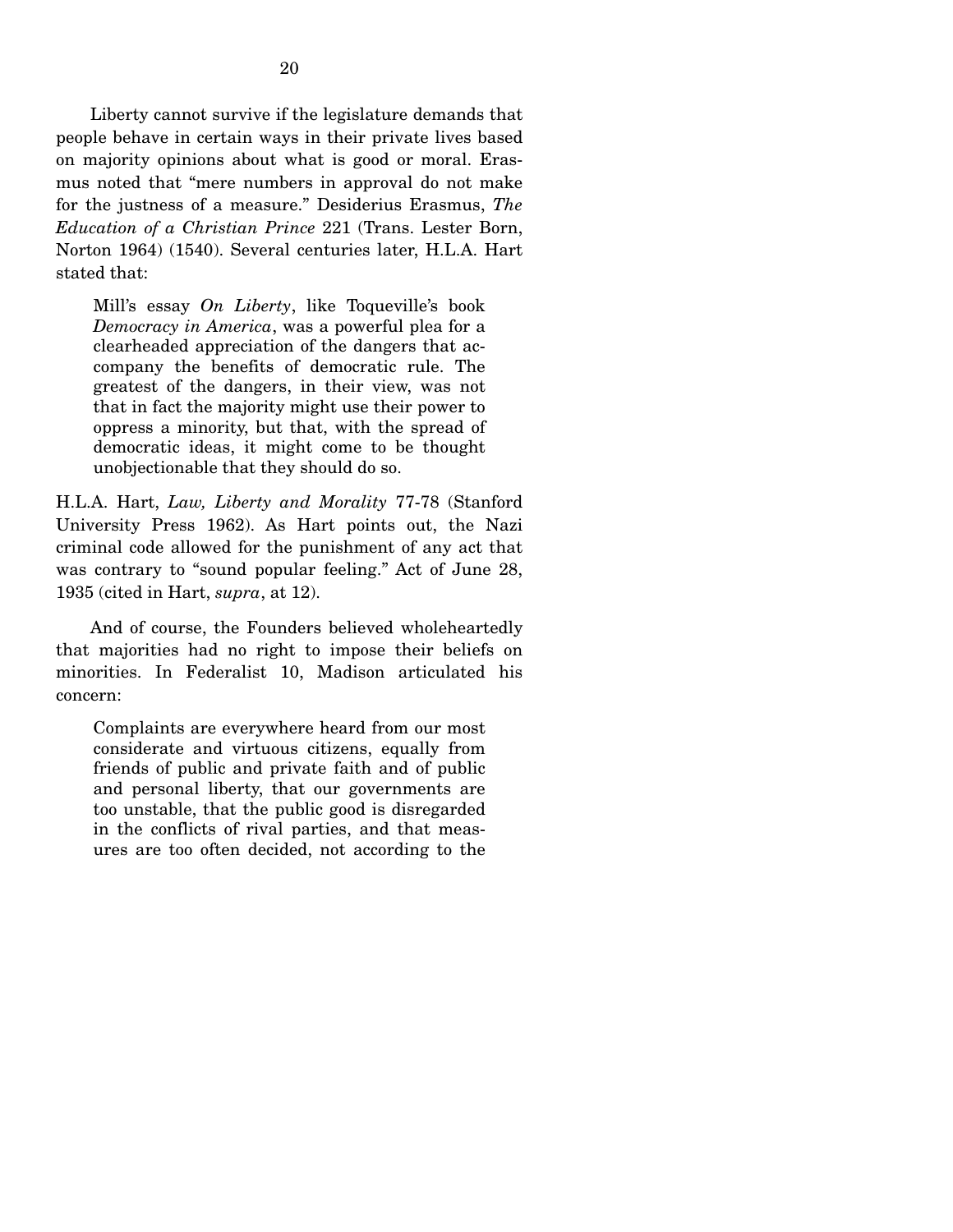rules of justice and the rights of the minor party, but by the superior force of an interested and overbearing majority.

#### *The Federalist* No. 10 (Madison), *supra*, at 48-49.

 If private conduct is subject to majority approval, then there are no limits at all on the police power. Government would have the authority to ban or regulate all private, consensual sexual activities. It could outlaw unconventional sexual activity by married or unmarried oppositesex couples.<sup>7</sup> Under the exact same justification as this law, it could ban same-sex hugging and hand-holding. *See Schochet v. Maryland*, 541 A.2d 183, 206 (Md. 1988) (Wilner, J. dissenting), *rev'd*, 580 A.2d 176 (Md. 1990). It could ban actions considered by nearly everyone to be immoral, like behaving as if nothing is wrong while planning to desert or infidelity in a nonmarital but purportedly monogamous relationship. It could ban other sexual activities considered by many to be immoral, like premarital sex. And it could ban activities considered by a minority of people (though perhaps a majority in some towns) to be immoral like singing, dancing, card-playing, or unmarried men and women socializing without their parents present.

 Such prohibitions may sound unlikely, but the hope for government restraint and prudence has never been

<sup>7</sup> While perhaps this Court would find the prohibition, as applied to married couples, to impinge unduly on marital relations, the prohibition would not actually fall outside the police power if the Court adopts the idea that the police power encompasses the ability to enforce moral opinions.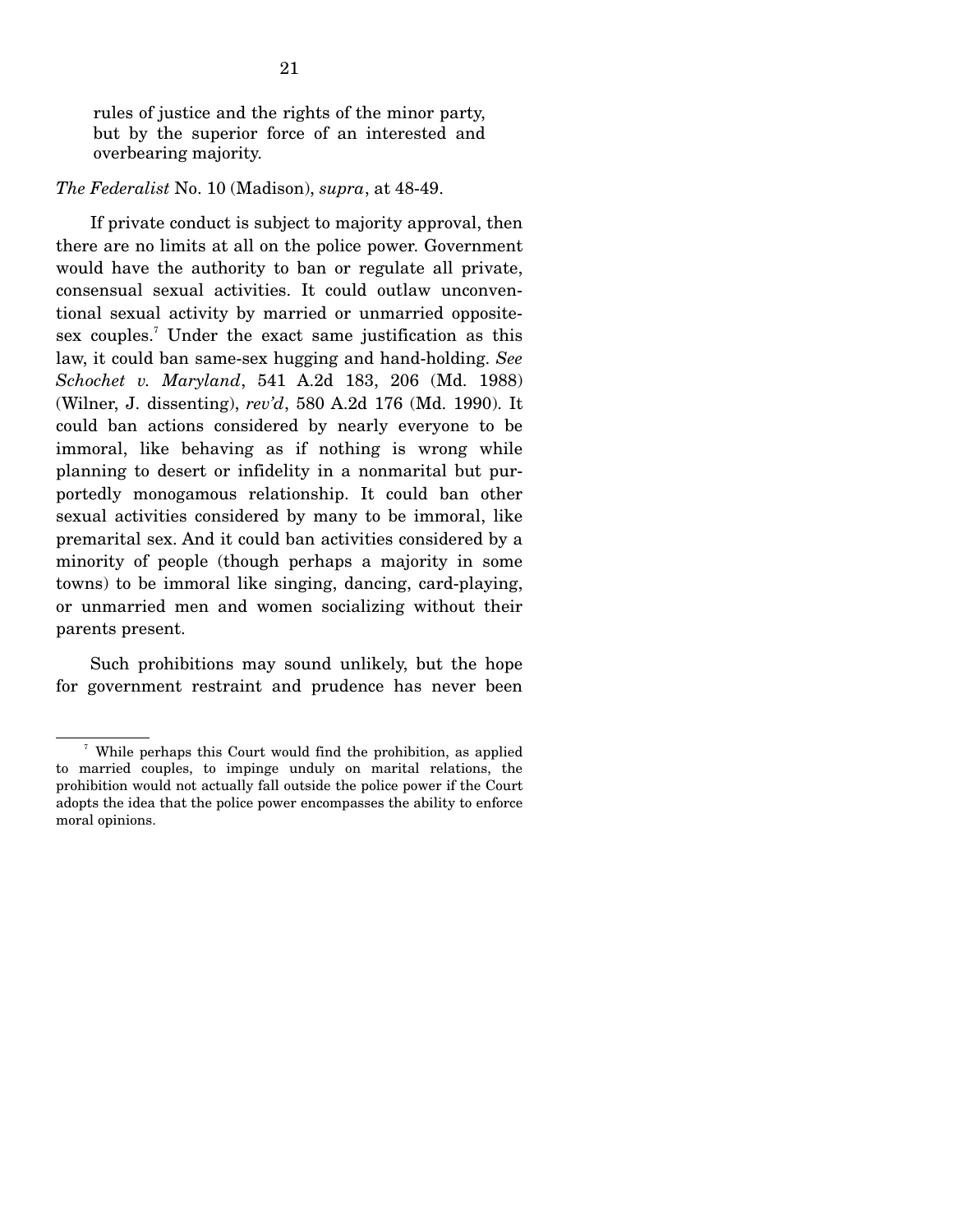thought to be a sufficient safeguard for liberty. Certainly the Founders did not believe that.

It is vain to say that enlightened statesmen will be able to adjust these clashing interests and render them all subservient to the public good. Enlightened statesmen will not always be at the helm. Nor, in many cases, can such an adjustment be made at all without taking into view indirect and remote considerations, which will rarely prevail over immediate interest which one party may find in disregarding the rights of another or the good of the whole.

#### *The Federalist* No. 10 (Madison) at 48.

 Rather than rely on the "vain" hope of government self-restraint, or "fluid concepts" of government power in the name of morality, this Court should determine whether this prohibition is within the police power of the State of Texas. To be within this power, the prohibited activity must have some tangible, real-world public effects. The statute must be shown to prevent harmful conduct or protect morality in the public sphere.

 Here, the State of Texas may not ban purely private, noncommercial, non-harmful, consensual activity on the sole grounds that it doesn't like such activity. The state cannot simply redefine as "public" what is otherwise obviously private. That is what Texas has tried to do here, and for this reason, its statute exceeds the power of government.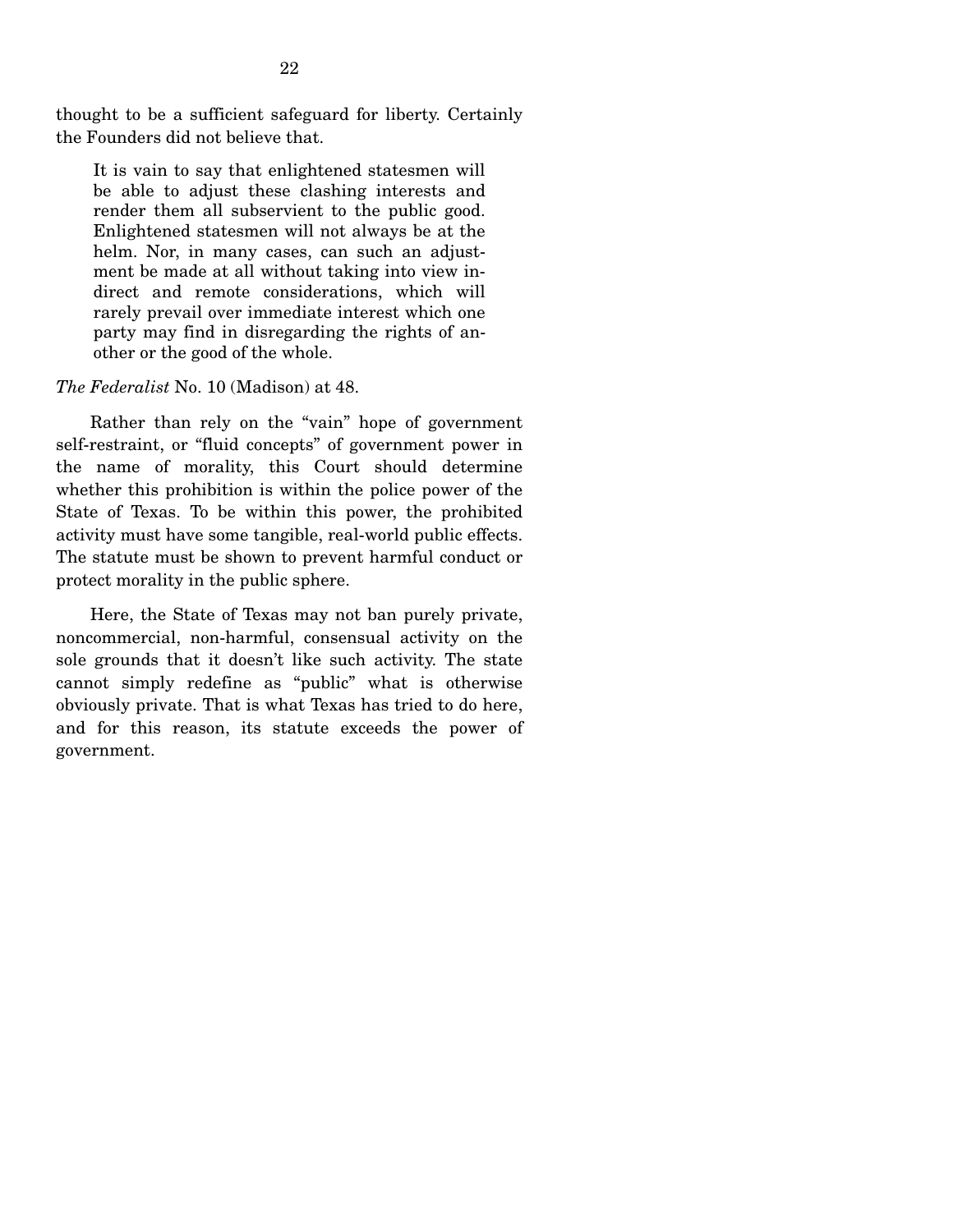# **II. TEXAS' STATUTE CANNOT SURVIVE RA-TIONAL BASIS REVIEW.**

 As explained above, this Court can and should hold that the Texas statute lies outside the police power. That ruling would eliminate the necessity to even examine the law under the rubric of rational basis review. A law can exceed the police power while still advancing a legitimate government interest. For example, both stress and poor eating habits have a negative effect on public health, which is typically considered a legitimate government interest. Yet under our earlier analysis, regulations requiring daily relaxation and healthy home cooking would exceed the limits of government power.

 However, the police power analysis can also inform the application of the rational basis test. $\delta$  In our political system, the police power extends to the prevention of harm and the protection of public morality. Texas' statute advances neither of those goals and no legitimate government interest. It is instead an attempt to impose a moral code on private behavior. Moreover, Texas' law has no factual relationship to any interest within the police power of government. For both of these reasons, it violates equal protection.

<sup>8</sup> Rational basis scrutiny is traditionally associated with the Equal Protection Clause of the Fourteenth Amendment and this clause is indeed implicated by the differential treatment by this statute of persons of the same sex as compared with persons of different sexes. However, a rational basis for legislation must always exist, so this analysis applies also to, for example, Due Process and Commerce Clause cases as well.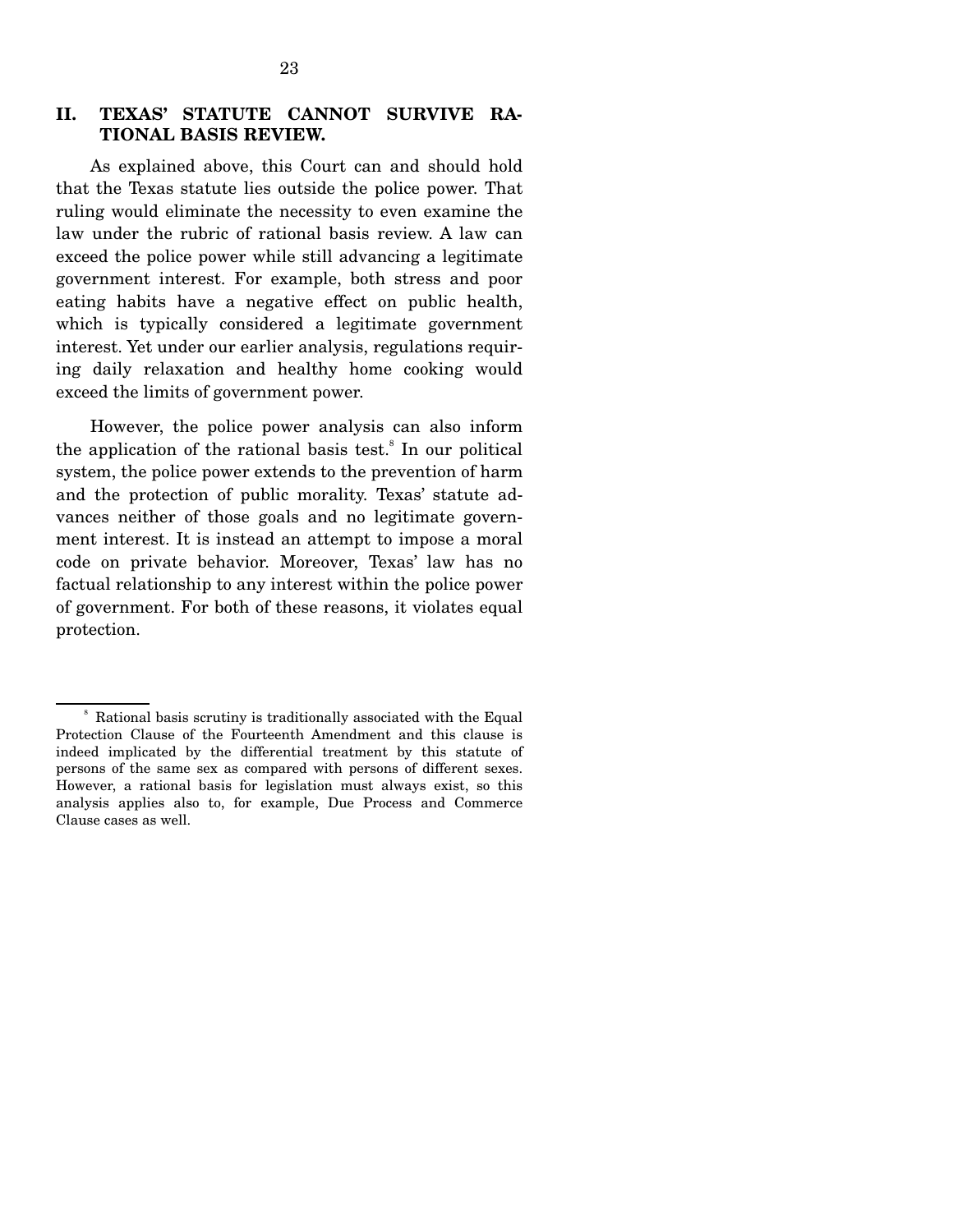## **A. The Texas Statute Does Not Advance a Legitimate Governmental Interest.**

 This Court has broadly defined what constitutes a legitimate government interest. Yet it also has recognized that there are some interests that a government may not lawfully pursue.<sup>9</sup> The overriding theme to all of these seemingly disparate rulings is that it is illegitimate to use the power of government to accomplish what are essentially private ends – whether those ends involve financial gain or the vindication of personal, private beliefs or prejudices. A law must have a legitimate *governmental* interest to survive constitutional scrutiny.

 Legislation supported by a moral position alone, with no other justification, has no connection to the public interest. It simply enshrines a particular moral view.

<sup>9</sup> *Eastern Enterprises v. Apfel*, 524 U.S. 498, 522 (1998) (plurality opinion) (government bodies may not seek to force some people to pay for a public benefit when that burden should be borne by public as a whole); *Metropolitan Life Ins. Co. v. Ward*, 470 U.S. 869 (1985) (tax statute that discriminated against out-of-state insurers violated equal protection because "promotion of domestic business by discriminating against nonresident competitors is not a legitimate state purpose"); *City of Cleburne v. Cleburne Living Center*, 473 U.S. 432 (1985) (cities may not enact laws in order to cater to the prejudices of local citizens); *Hawaii Housing Authority v. Midkiff*, 467 U.S. 229, 245 (1984) ("A purely private taking could not withstand the scrutiny of the public use requirement; it would serve no legitimate purpose of government and would thus be void"); *Zobel v. Williams*, 457 U.S. 55, 63 (1982) ("to reward citizens for past contributions . . . . is not a legitimate state purpose"); *Marshall v. Jerrico*, 446 U.S. 238, 250 (1980) (government officials may not make crucial decisions affecting the rights of others when that decision may be colored with personal or institutional gain); *Department of Agriculture v. Moreno*, 413 U.S. 528, 534 (1973) (bare desire to harm a politically unpopular group not a legitimate government interest).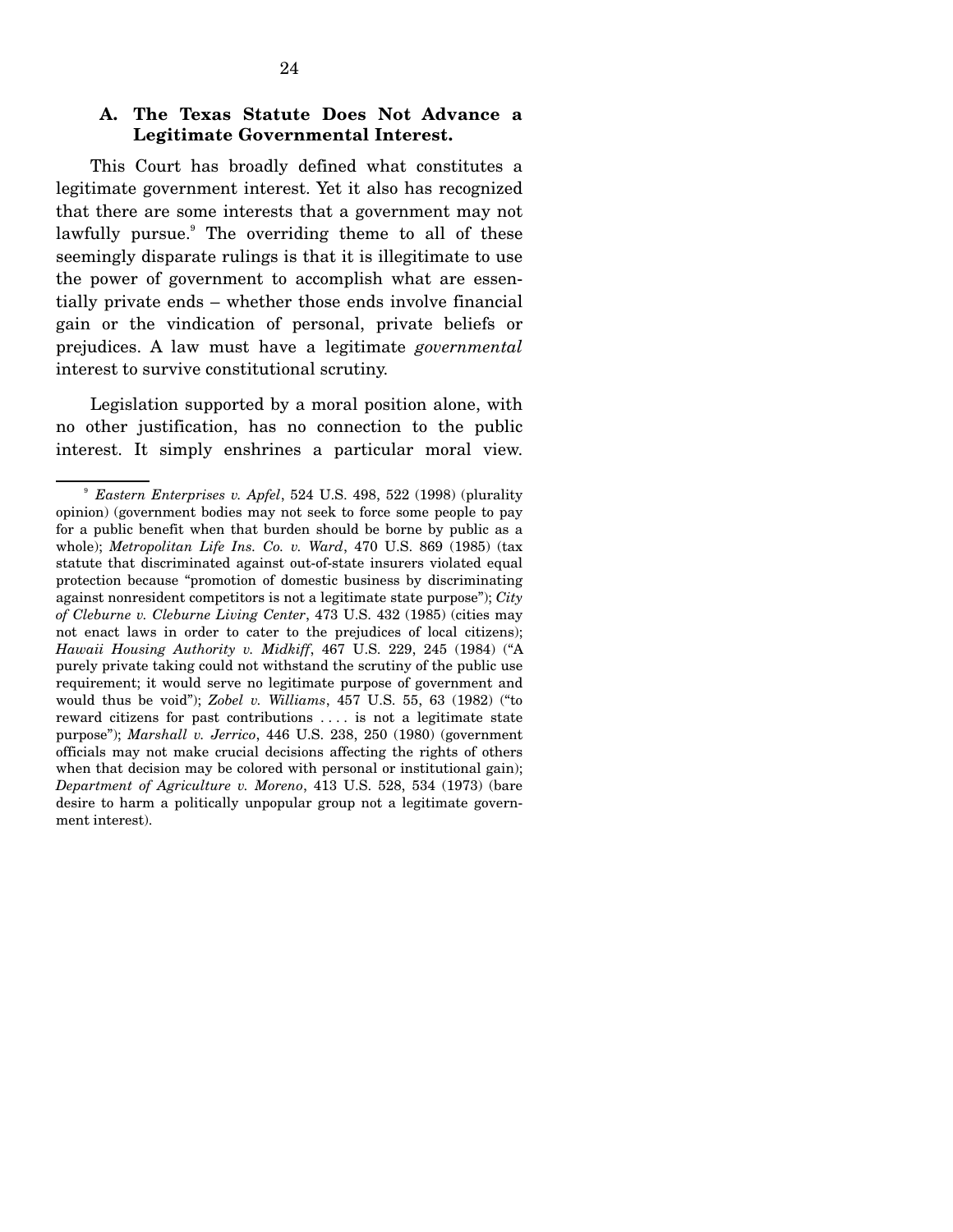Without any connection to the public sphere, the law becomes simply an exercise of *private* moral judgment. The question then becomes which faction will gain sufficient influence to convince the legislature to force others to comply with the particular moral view to which the faction ascribes. The whole structure of our society and Constitution is designed to prevent political war of faction against faction.

 While certainly the judiciary should not judge between competing moral positions, a legislature also cannot make private choices for a minority of its citizens, unless their private moral choices cause some harm or have some impact on the public sphere. *Cf. Stanley v. Georgia*, 394 U.S. 557, 565 (1969) (government does not have "the right to control the moral content of a person's thoughts").

 As *Loving v. Virginia*, 388 U.S. 1 (1967), starkly demonstrates, majority sentiment cannot be the sole basis for legislation. Prior to the *Loving* decision, the majority of states in the United States had laws banning interracial marriage and a majority of people supported such laws. *See Naim v. Naim*, 87 S.E.2d 749, 754 (1955), *vacated on other grounds*, 350 U.S. 891 (1955). The fact that a majority holds a particular moral belief or that the belief has been consistent in our history cannot, without more, serve to sustain a law. Forcing private compliance with a particular moral position, even one of a majority of citizens, simply is not a legitimate purpose of government.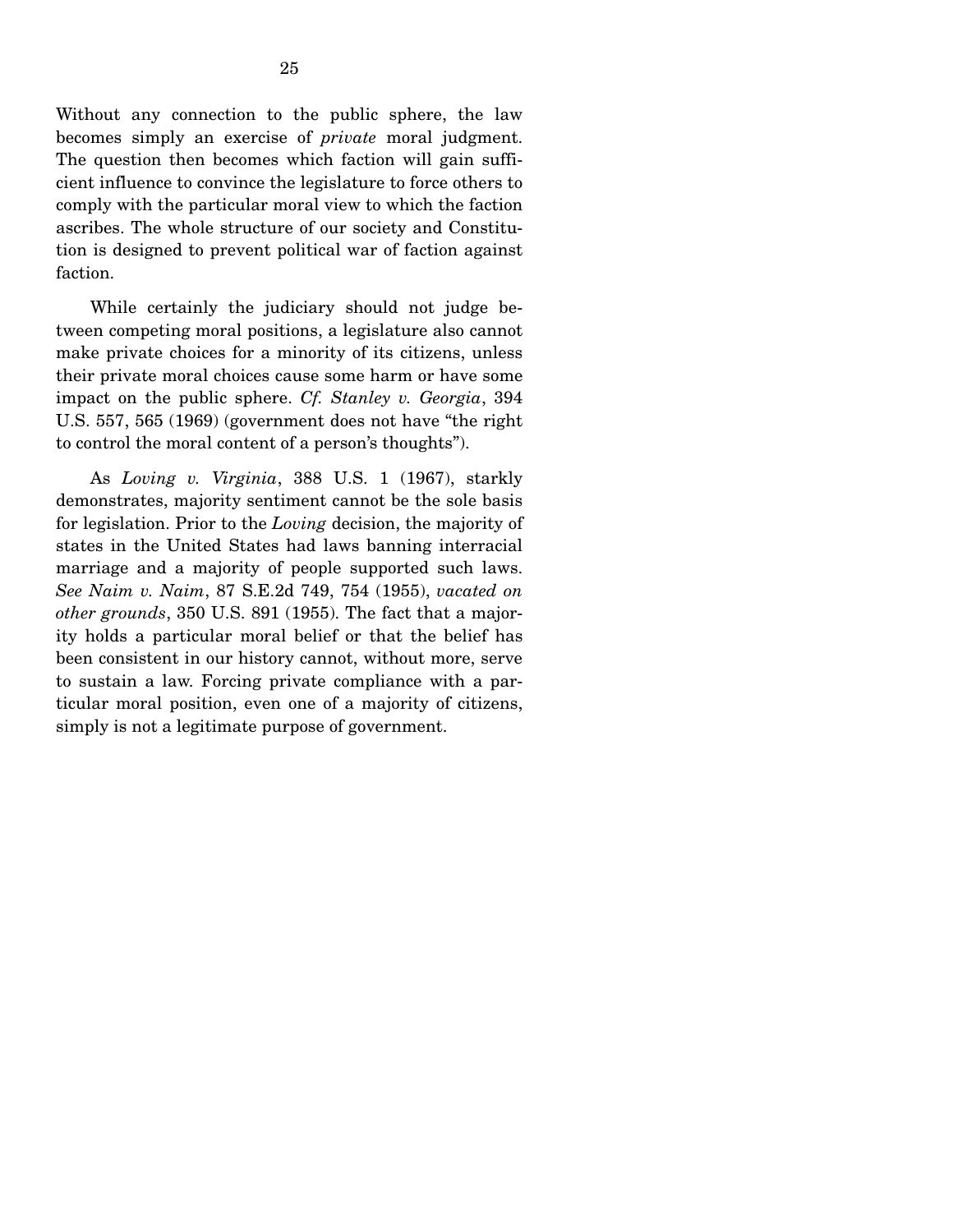# **B. It Is Impossible to Analyze Whether the Texas Statute is Rationally Related to its Goals.**

 Even in the absence of finding a fundamental right, this Court still requires that there be an actual connection, grounded in facts, between a legitimate governmental purpose of a regulation and the real world. *See Romer v. Evans*, 517 U.S. 620, 633-35 (1996). Looking at that connection allows courts to evaluate if the law is rational. This analysis of the factual connection between a law and its purpose appears in all rational basis cases, whether the Court upholds or strikes down the law in question. This Court applied the same type of rational basis analysis in both *Glucksberg* and *Cleburne*, but it was unable to perform that analysis in *Bowers* and it cannot apply it here.

 In *Washington v. Glucksberg*, 521 U.S. 702 (1997), this Court first rejected the notion that there is a fundamental right to assisted suicide and then analyzed whether Washington's prohibition against assisted suicide survived rational basis analysis. The Court identified a number of specific state interests including preserving and protecting life, *id.* at 728-29, protecting the integrity and ethics of the medical profession, *id.* at 731, protecting vulnerable groups from pressure and prejudice, *id*. at 732, and preventing any potential movement toward euthanasia, *id*. at 733. It also discussed how, *as a factual matter*, the prohibition against assisted suicide related to these legitimate government interests, referring to various studies and other materials. *Glucksberg* thus follows the classic pattern of the rational basis test: identifying the legitimate governmental interest and then connecting the prohibition to those interests.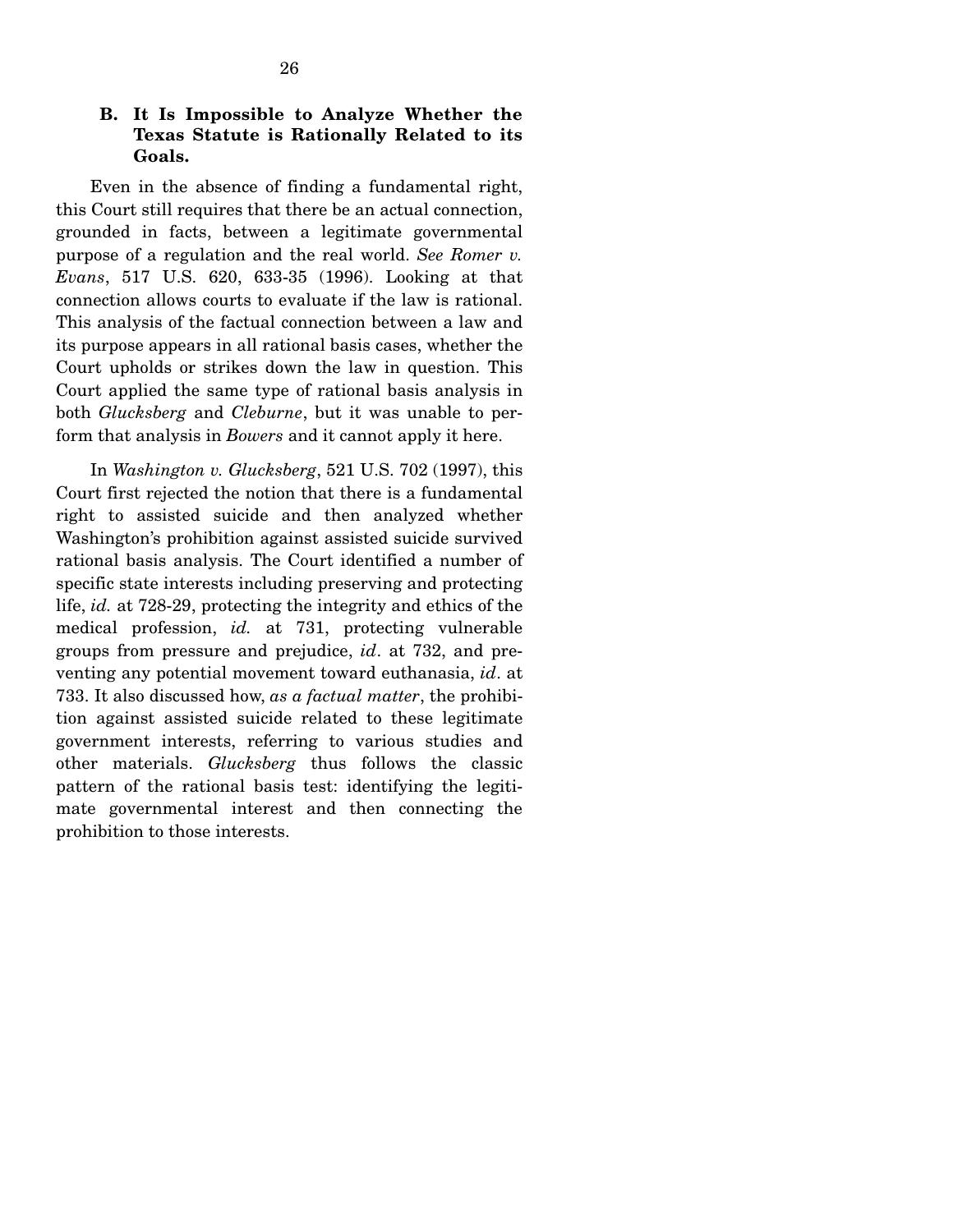Examining the connection of the law to its purpose also allows the Court to make sure that the law was not enacted for an improper purpose. In *Cleburne*, for instance, while the government claimed at least some legitimate purposes, promoting certain zoning and safety regulations, the fact that the city permitted all sorts of other similar businesses in the same area but attempted to ban only this one indicated that the motives were in fact dislike toward a particular group of people, rather than the purported legitimate interest. *City of Cleburne v. Cleburne Living Ctr.*, 473 U.S. 432, 442-6 (1985).

 There is no way to evaluate the rationality of a law without some kind of connection to facts. *Bowers v. Hardwick*, 478 U.S. 186 (1986) perfectly illustrates the dilemma caused by legislation that is grounded solely on assertions about private morality. The rational basis analysis takes up a single paragraph of the opinion. It states that "majority sentiments" are an appropriate basis for legislation and concludes that the statute survives rational basis analysis.10 *See id.* at 196. The only inquiry in *Bowers* was whether the legislature could legitimately condemn homosexual sodomy. Once the Court decided that "majority sentiments" were a valid basis for legislation, that

<sup>&</sup>lt;sup>10</sup> The *Bowers* majority opinion also asserts that there are many laws that represent moral choices. *Id*. However, the opinion earlier identifies only the prohibitions against adultery, incest, and other sexual crimes. *Id*. at 196. Adultery breaches a marriage contract and harms another party. Sexual crimes like rape or sex with children of course also harm another person, and, as discussed in the *Bowers* dissent, even adult incest is prohibited because the closeness of family relationships make true consent almost impossible. *Id*. at 209 n.4 (Blackmun, J., dissenting).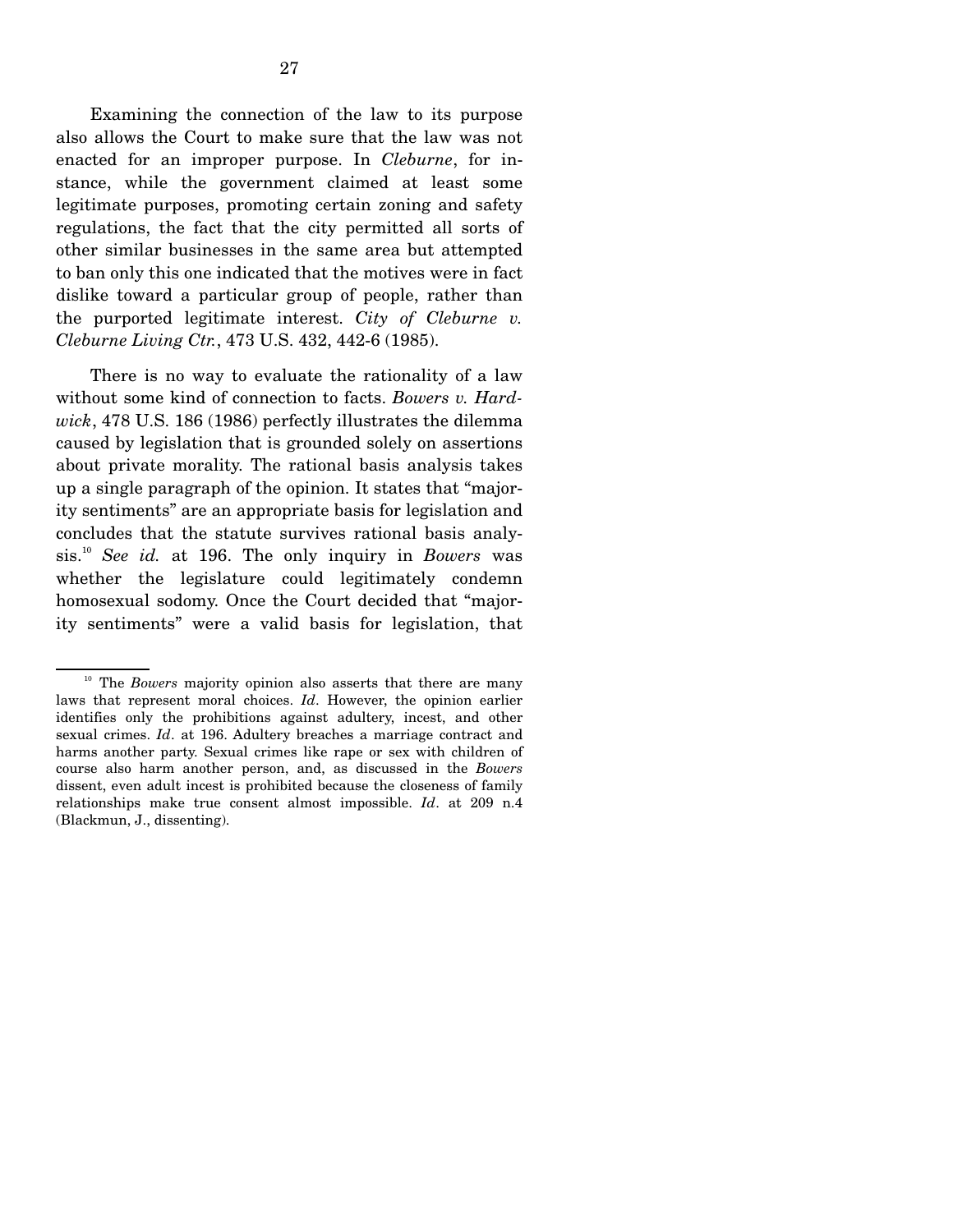ended the inquiry. Moral sentiment is an interest incapable of refutation. It isn't falsifiable, at least not in a court of law.

 The *Bowers* court did not, and indeed could not, examine "the relation between the classification adopted and the object to be attained." *See Romer v. Evans*, 517 U.S. 620, 631 (1996). The Texas appellate court followed the same rubric, holding that morality was a legitimate basis for legislation and not attempting to look at the relationship of the law to its purpose. *Lawrence v. State of Texas*, 41 S.W.3d 349, 356 (Tex. Ct. App. 2001). The conflation of the two parts of the rational basis test, while improper, is certainly understandable. There are no facts to which a court could refer, because the legislation has no goal other than the codification of majority sentiment. If there is no objective way to determine where state power ends other than what the majority wants, then the law is self-justifying. It is not possible to subject such a law to rational basis analysis, and thus laws like this one avoid judicial scrutiny altogether.

 In contrast, objective judicial analysis can occur when the government must assert a legitimate governmental interest – an interest in preventing harm or governing activity in the public sphere – and must use facts to support a rational relationship between the law and its purpose. Legislation with an exclusively moral purpose is impervious to rational basis analysis, and that fact in itself indicates that the law is not legitimate.

--------------------------------- ♦ ---------------------------------